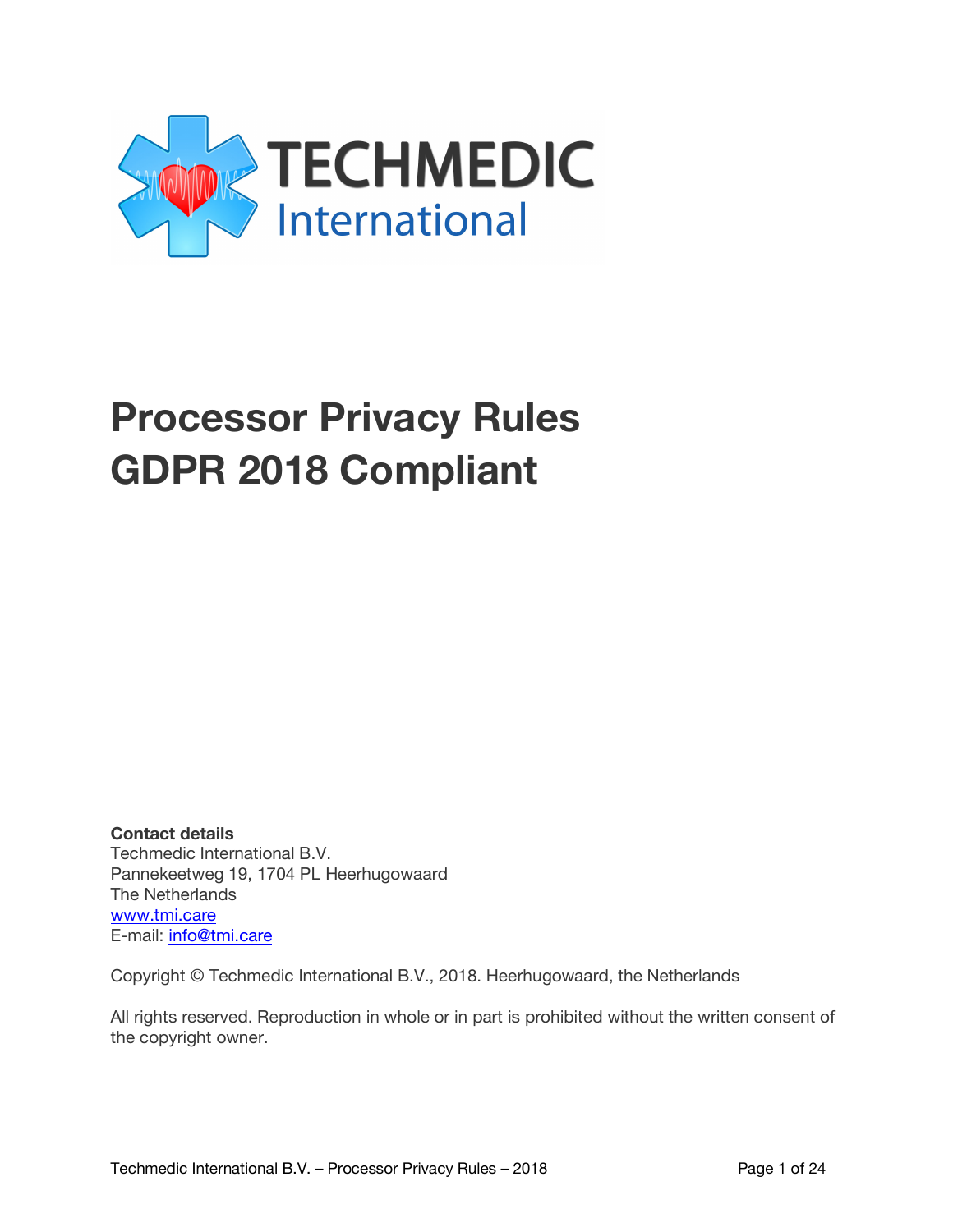# **Version history**

| <b>Date</b>  | <b>Updated sections</b>    | <b>Version</b> |
|--------------|----------------------------|----------------|
| May 18, 2018 | New document based on GDPR | 1.0            |
|              |                            |                |
|              |                            |                |
|              |                            |                |
|              |                            |                |
|              |                            |                |
|              |                            |                |

# **Introduction**

Techmedic International provides processing services to its business customers involving personal data processed by such customers in the course of performing their business activities. Techmedic International processes such personal data as a Data Processor on behalf of these business customers. The General Business Principles of Techmedic International express our commitment to strive to protect personal data. These Processor Privacy Rules indicate how this commitment shall be implemented. For the privacy rules applicable to the processing of customer data by Techmedic International in its role as a Data Controller, refer to the Privacy Rules for Customer, Supplier and Business Partner Data.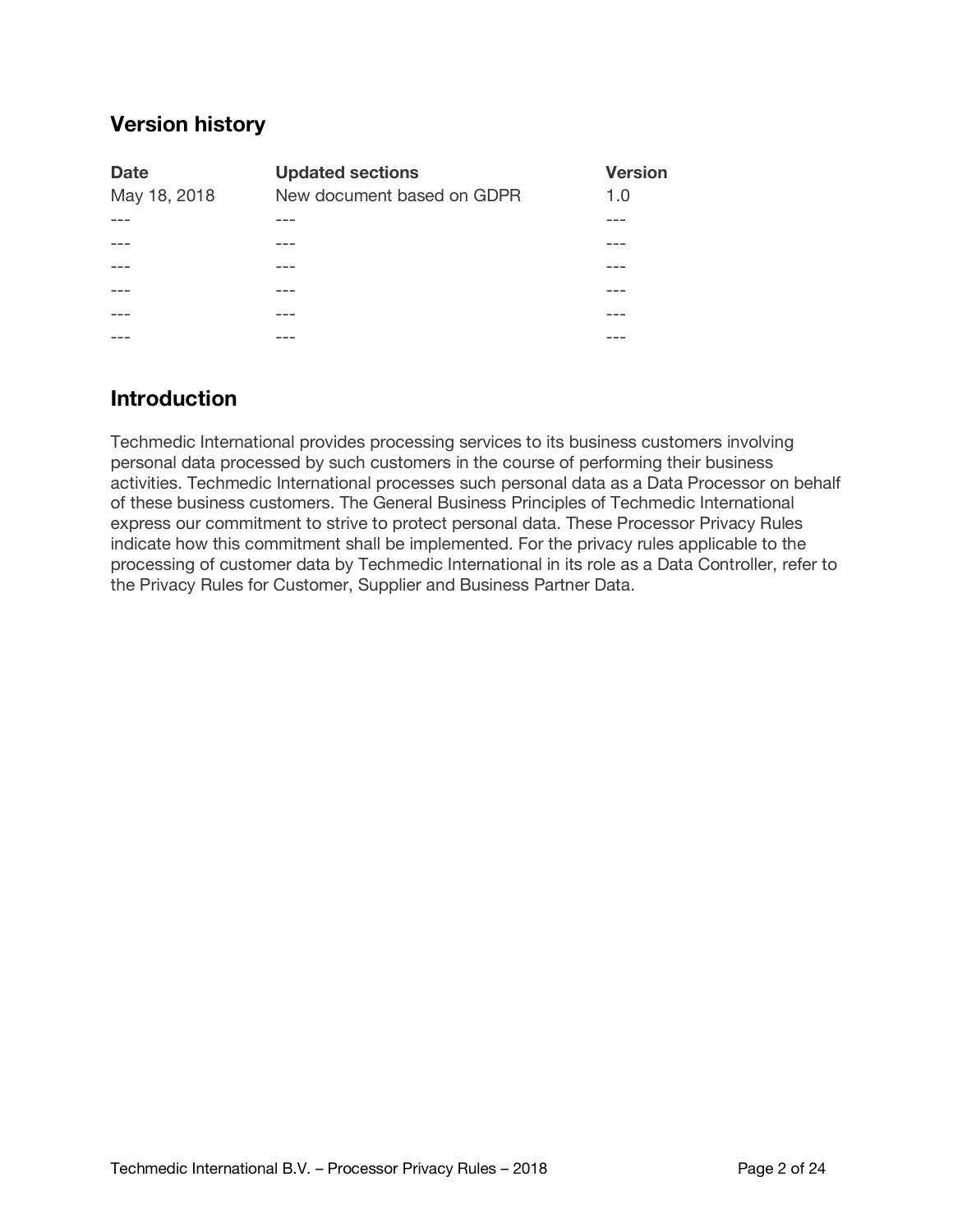# **Content**

| 3.2 Compliance with Applicable Adequate Data Protection Law 7                 |  |
|-------------------------------------------------------------------------------|--|
|                                                                               |  |
|                                                                               |  |
|                                                                               |  |
|                                                                               |  |
|                                                                               |  |
|                                                                               |  |
|                                                                               |  |
|                                                                               |  |
|                                                                               |  |
|                                                                               |  |
| 6.1 Copy of Data Protection Provisions of Business Customer Service Contract9 |  |
|                                                                               |  |
|                                                                               |  |
|                                                                               |  |
|                                                                               |  |
|                                                                               |  |
|                                                                               |  |
|                                                                               |  |
|                                                                               |  |
|                                                                               |  |
|                                                                               |  |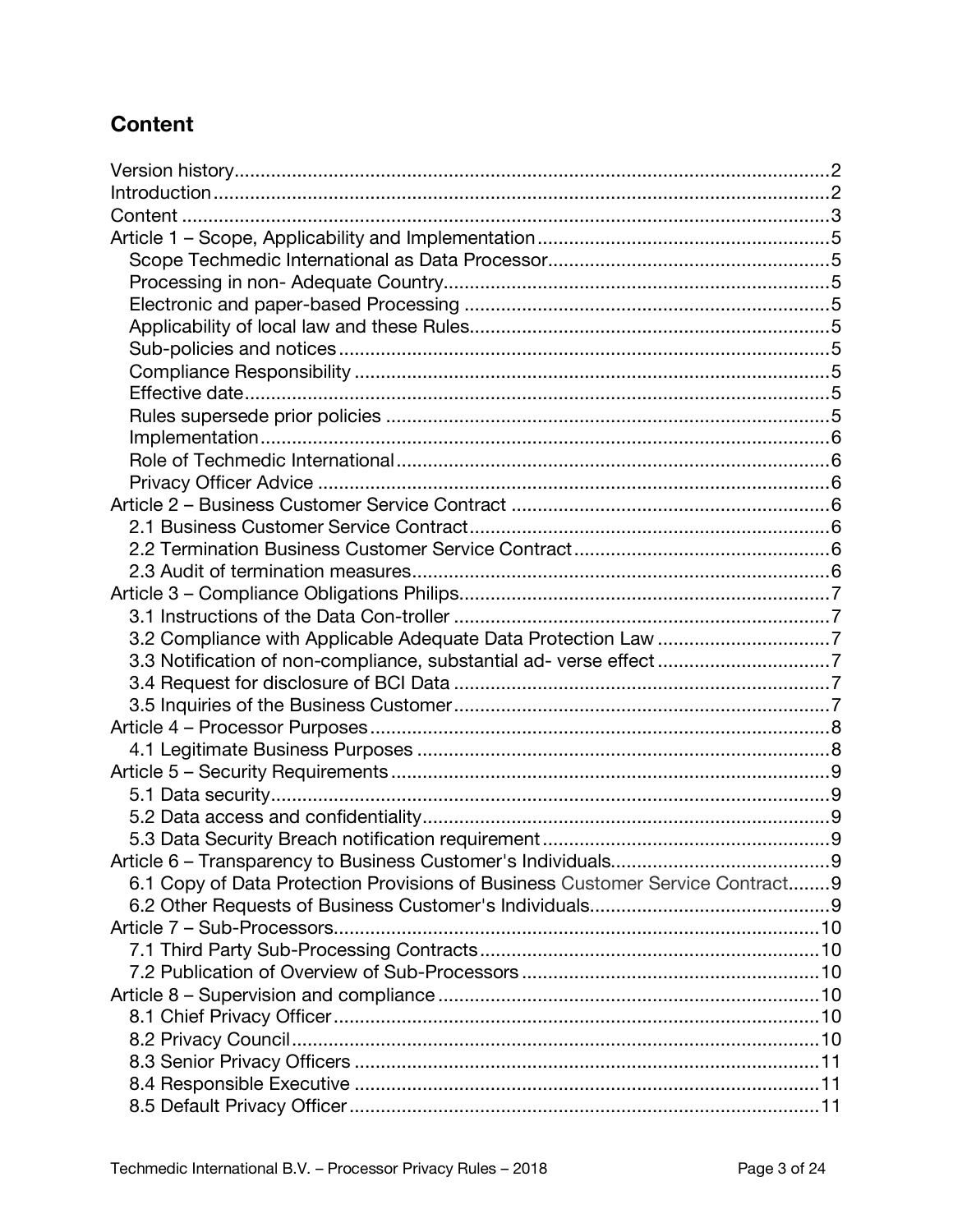| 11.1 Specific provision when Data Protection Authorities in EEA have jurisdiction |  |
|-----------------------------------------------------------------------------------|--|
|                                                                                   |  |
|                                                                                   |  |
|                                                                                   |  |
|                                                                                   |  |
| 11.5 Available remedies, limitation of damages, burden of proof re. damages for   |  |
|                                                                                   |  |
| 11.6 Available remedies, limitation of damages, burden of proof re. damages for   |  |
|                                                                                   |  |
|                                                                                   |  |
|                                                                                   |  |
|                                                                                   |  |
|                                                                                   |  |
| Article 13 - Conflicts between the Rules and Applicable Data Processor Law 15     |  |
|                                                                                   |  |
|                                                                                   |  |
|                                                                                   |  |
|                                                                                   |  |
|                                                                                   |  |
|                                                                                   |  |
|                                                                                   |  |
|                                                                                   |  |
|                                                                                   |  |
|                                                                                   |  |
|                                                                                   |  |
|                                                                                   |  |
| <b>ANNEX 1</b>                                                                    |  |
|                                                                                   |  |
|                                                                                   |  |
|                                                                                   |  |
| ANNEX 2.                                                                          |  |
|                                                                                   |  |
|                                                                                   |  |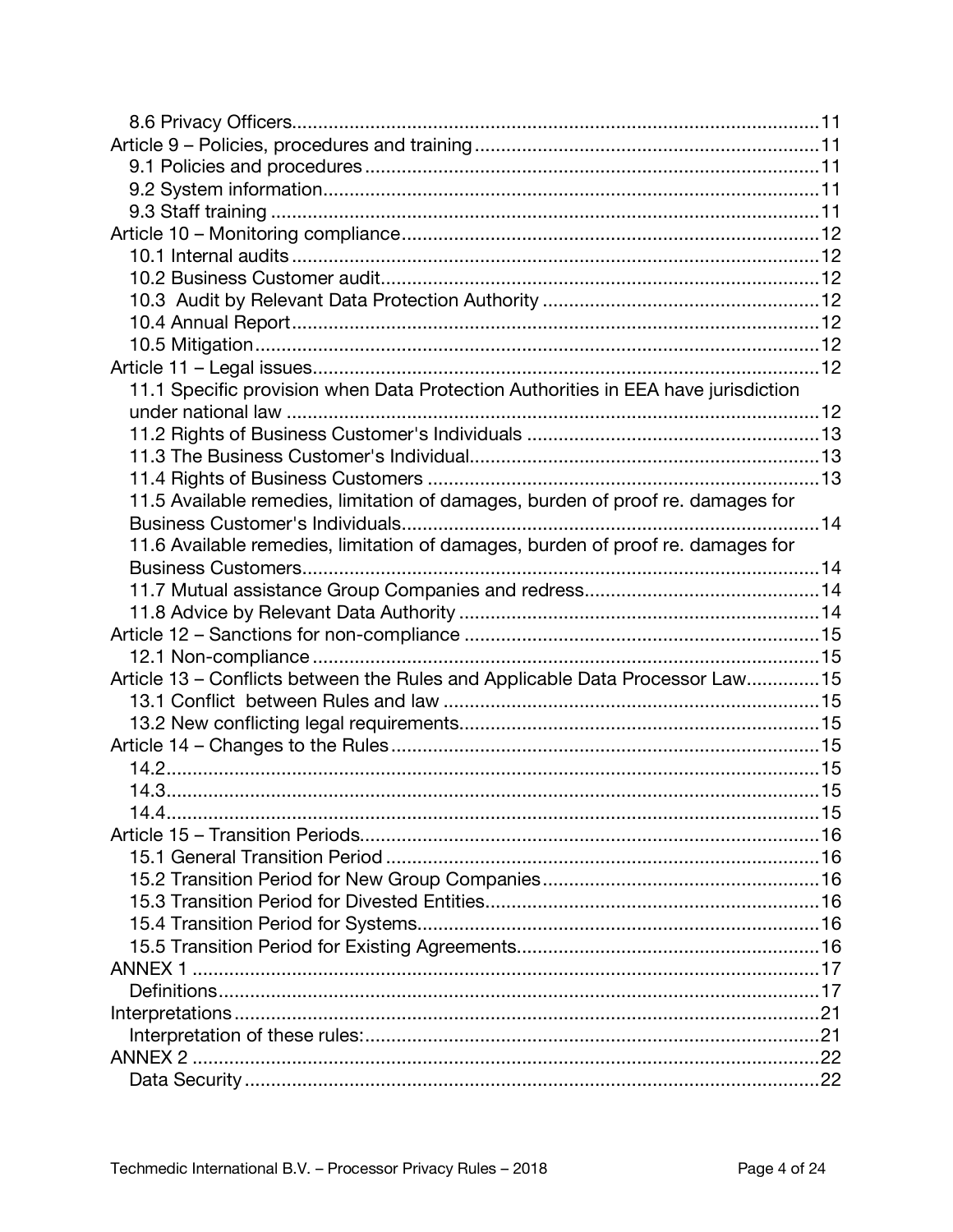# **Article 1 – Scope, Applicability and Implementation**

#### **Scope Techmedic International as Data Processor**

1.1 These Rules address the worldwide Processing of Personal Data of individual customers or employees of Business Customers (Business Customer's Individuals Personal Data or BCI Data) by Techmedic International in its role as a Data Processor in the course of delivering Customer Services.

#### **Processing in non- Adequate Country**

- 1.2 These Rules apply to BCI Data that are:
	- (i) subject to Data Transfer Restrictions; and
	- (ii) Processed by Techmedic International in a non-Adequate Country.

#### **Electronic and paper-based Processing**

1.2 These Rules apply to the Processing of BCI Data by electronic means and in systematically accessible paper-based filing systems.

#### **Applicability of local law and these Rules**

1.4 Business Customer's Individuals keep any rights and remedies they may have under applicable local law. Where these Rules provide more protection than applicable local law or provide additional safeguards, rights or remedies for Business Customer's Individuals, these Rules shall apply.

#### **Sub-policies and notices**

1.5 Techmedic International may supplement these Rules through sub-policies and notices that are consistent with these Rules.

#### **Compliance Responsibility**

1.6 These Rules are binding on Techmedic International. The Responsible Executive shall be accountable for her business organization's compliance with these Rules. Techmedic International Staff must comply with these Rules.

#### **Effective date**

1.7 These Rules enter into force as of 16 July 2015 (Effective Date).

#### **Rules supersede prior policies**

1.8 These Rules supersede all Techmedic International privacy policies that exist on the Effective Date to the extent they address the same issues or conflict with the provisions of these Rules.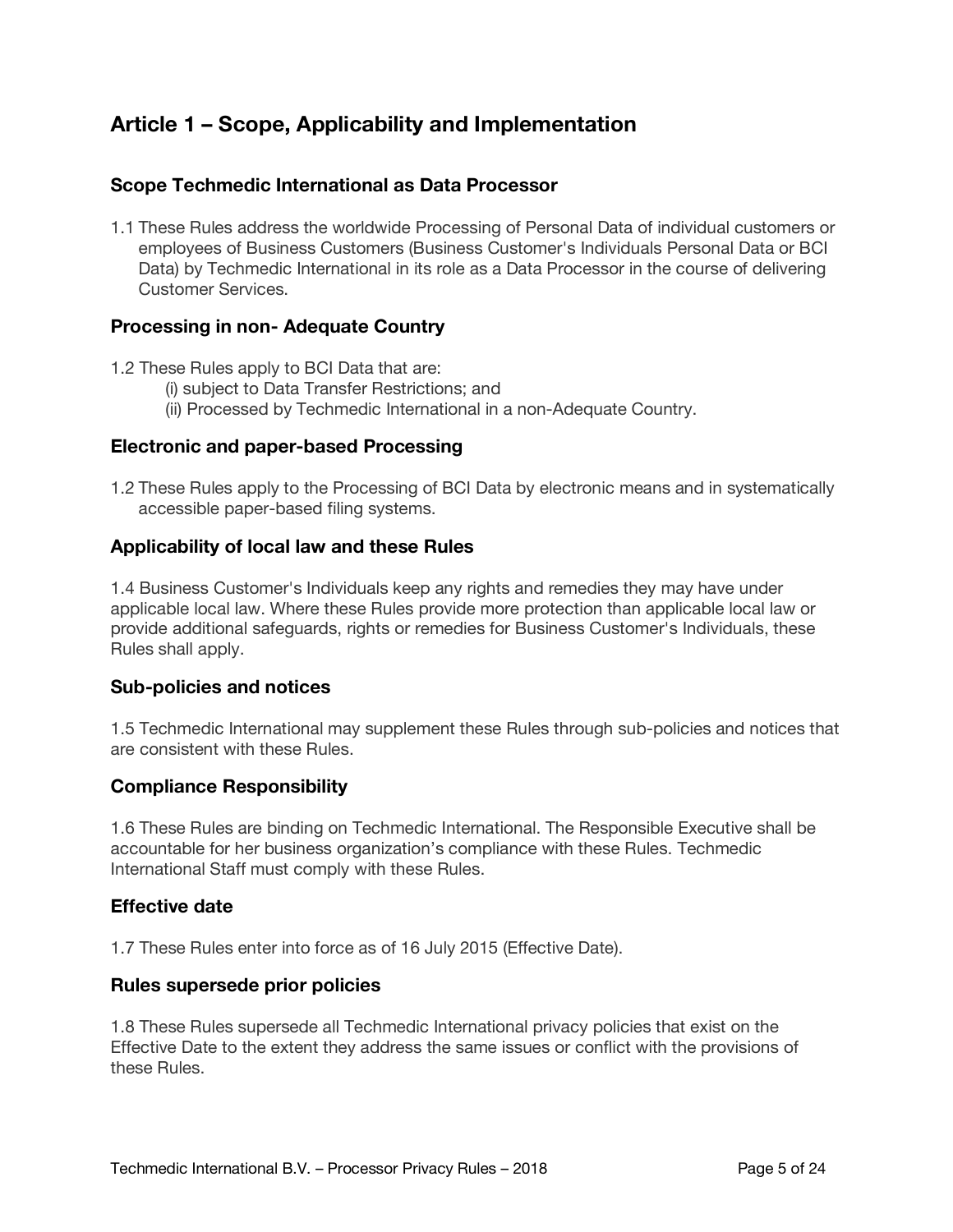## **Implementation**

1.9 These Rules shall be implemented within Techmedic International based on the timeframes specified in Article 15.

#### **Role of Techmedic International**

1.10 Techmedic International is tasked with the coordination and implementation of these Rules.

#### **Privacy Officer Advice**

1.11 Where there is a question as to the applicability of these Rules, Staff shall seek the advice of the appropriate Privacy Officer prior to the relevant Processing.

# **Article 2 – Business Customer Service Contract**

#### **2.1 Business Customer Service Contract**

Techmedic International shall Process BCI Data only on the basis of a written contract with a Business Customer (Business Customer Service Contract). The Techmedic International Contracting Entity uses Sub-Processors, both Techmedic International Sub-Processors and Third Party Sub-Processors, in the regular performance of Business Customer Service Contracts. The standard Business Customer Service Contract shall authorize the use of such Sub-Processors, provided that the Techmedic International Contracting Entity remains liable to the Business Customer for the performance of the contract by the Sub-Processors. If the Business Customer Service Contract explicitly does not authorize the use of Sub-Processors, Article 7 shall not apply.

## **2.2 Termination Business Customer Service Contract**

Upon termination of the Business Customer Service Contract, Techmedic International shall, at the option of the Business Customer, return the BCI Data and copies thereof to the Business Customer or shall securely destroy such BCI Data and certify to the Business Customer that Techmedic International has done so, except to the extent the Business Customer Service Contract or applicable law provides otherwise. In that case, Techmedic International shall no longer Process the BCI Data, except to the extent required by the Business Customer Service Contract or applicable law.

#### **2.3 Audit of termination measures**

Techmedic International shall, at the request of the Business Customer or Relevant Data Protection Authority, allow its Processing facilities to be audited in accordance with Article 10.2 or 10.3 (as applicable) to verify that Techmedic International has complied with its obligations under Article 2.2.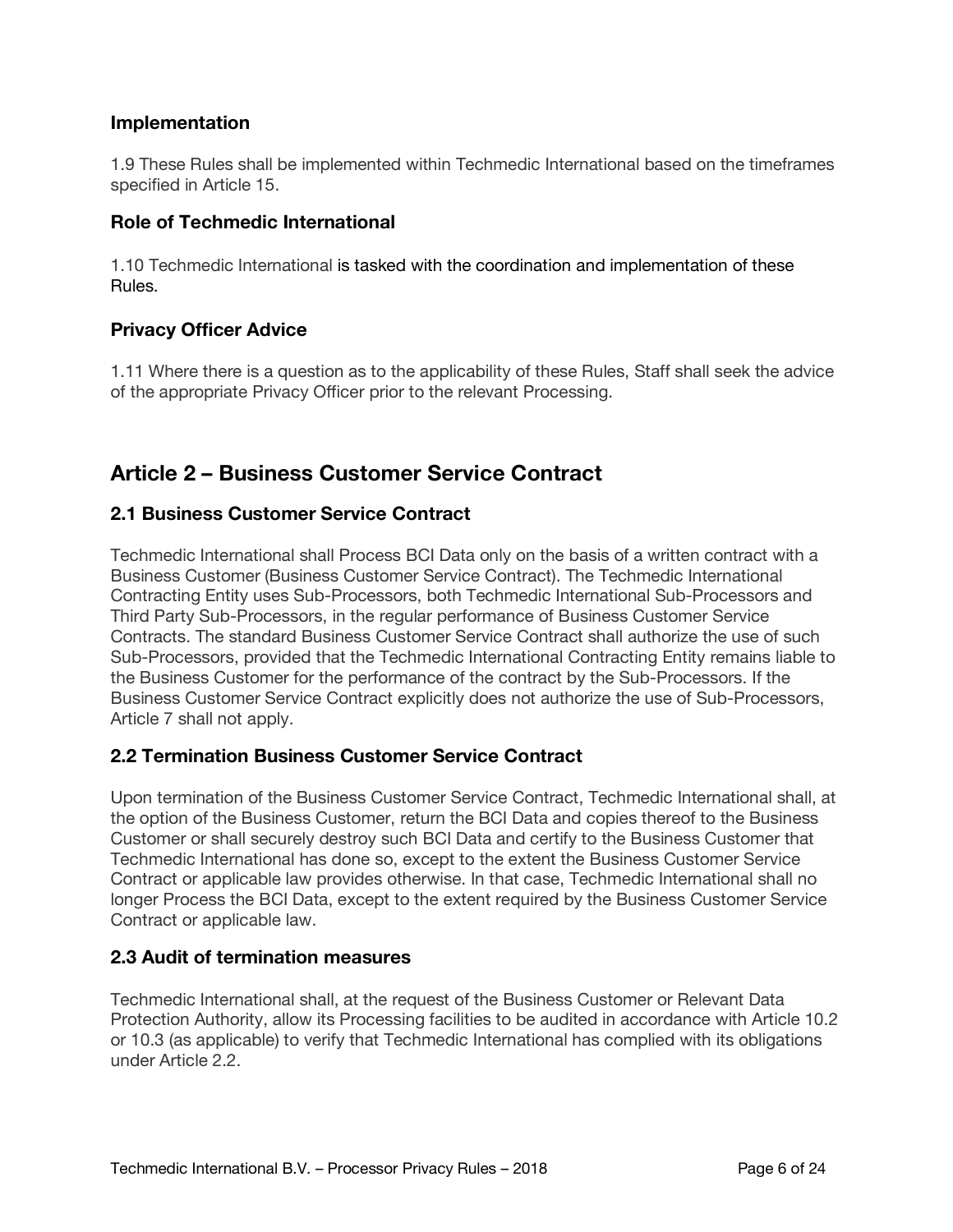# **Article 3 – Compliance Obligations Philips**

# **3.1 Instructions of the Data Con-troller**

Techmedic International shall Process BCI Data only on behalf of the Business Customer and in accordance with any instructions received from the Business Customer.

#### **3.2 Compliance with Applicable Adequate Data Protection Law**

Techmedic International shall Process BCI Data only in accordance with the Applicable Adequate Data Protection Law and shall deal promptly and appropriately with requests for assistance of the Business Customer to ensure compliance of the Processing of the BCI Data with the applicable Adequate Data Protection Law.

#### **3.3 Notification of non-compliance, substantial ad- verse effect**

If Techmedic International:

- (i) determines that it is unable for any reason to comply with its obligations under Article 3.1 and 3.2 and Techmedic International cannot cure this inability to comply; or
- (ii) becomes aware of any circumstance or change in the Applicable Data Processor Law, except with respect to the Mandatory Requirements, that is likely to have a substantial adverse effect on Techmedic International ability to meet its obligations under Article 3.1, 3.2 or 10.3;

Techmedic International shall promptly notify the Business Customer thereof,in which case the Business Customer will have the right to temporarily suspend the Processing until such time the Processing is adjusted in such a manner that the non-compliance is remedied. To the extent such adjustment is not possible, the Business Customer shall have the right to terminate the relevant part of the Processing by Techmedic International.

## **3.4 Request for disclosure of BCI Data**

Techmedic International shall promptly notify the Business Customer of any legally binding request Techmedic International receives for disclosure of BCI Data by a law enforcement authority unless otherwise prohibited by law from making such disclosure.

#### **3.5 Inquiries of the Business Customer**

Techmedic International shall deal promptly and appropriately with inquiries of the Business Customer related to the Processing of the BCI Data pursuant to the terms of the Business Customer Service Contract.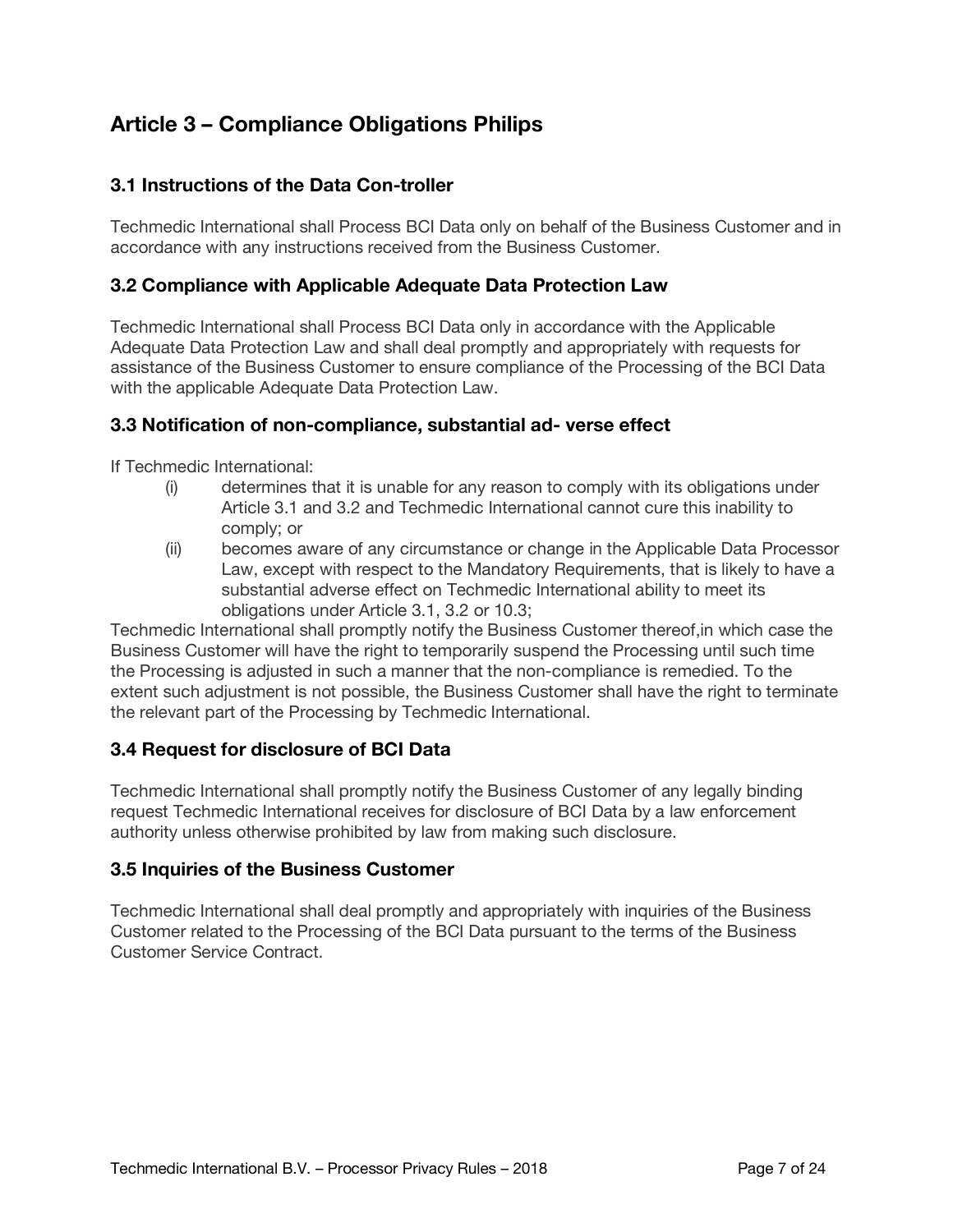# **Article 4 – Processor Purposes**

## **4.1 Legitimate Business Purposes**

Where Techmedic International serves as a Data Processor, Personal Data and Sensitive Data may be Processed by Techmedic International for one or more of the following purposes:

# (i) **Customer data management information technology services** including:

(a) hosting, storage, backup, or archiving;

(b) reporting on the use of data services by a Customer;

(c) security maintenance (e.g., implementing access controls, auditing use, managing servers, managing network security, managing incidents); or (d) account management of third-party use of Customer-specific Techmedic International products or services (e.g., use reporting and billing of a Customer's customer on behalf of the Customer).

#### (ii) **Customer support services** including:

(a) providing (local and remote) assistance to Customer in the use or repair of Techmedic International products or services;

(b) Techmedic International generation of service level reports or other reports on a Customer's use of Techmedic International products or services for Customer management information purposes; or

(c) life-cycle management of Techmedic International products and services (e.g., planning, evaluation, demonstration, installation, calibration, training, maintenance, decommissioning) to facilitate continued and sustained use by a Customer of Techmedic International products and services.

#### (iii) **Customer-specific custom services** including:

(a) device or system tuning for the purpose of adjusting the service or product to meet a Customer's specifications (e.g., by engaging application specialists, undertaking project management activities, modifying of device or system); (b) the collection and analysis of Customer use data to report trends (e.g., specific status reports, management reporting, proactive management for security, the general improvement of Customer's internal operations);

(c) the purchase of goods and services on behalf of a Customer (e.g., contract broadband network service for device placement and data acquisition, thirdparty hardware integration); or

(d) the provision of training for Customer's staff or third parties (e.g., equipment training, HIPAA training, infection control training, radiation training).

#### (iv) **Techmedic International internal business process execution and management leading to incidental Processing of Personal Data or Sensitive Data** for:

(a) internal auditing of Techmedic International Processor-related activities;

(b) activities related to compliance with applicable law or regulation (e.g., data processing law, medical device regulation);

(c) data deidentification and aggregation of deidentified data for data minimization; and

(d) use of deidentified, aggregate data to facilitate continuity, sustainability, and improvement of Techmedic International products and services.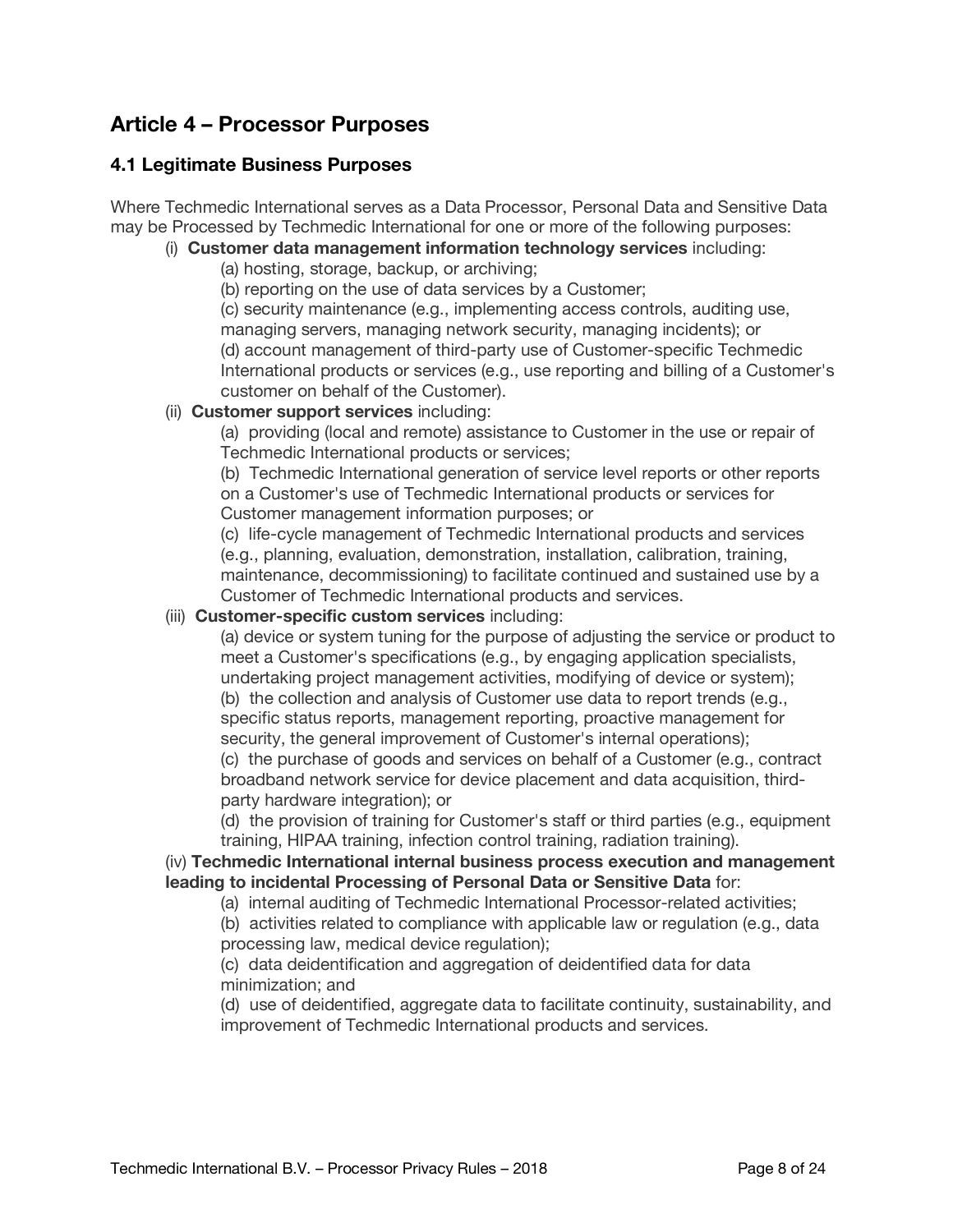# **Article 5 – Security Requirements**

# **5.1 Data security**

Techmedic International shall take appropriate, commercially reasonable, technical, physical and organizational measures to protect BCI Data from misuse or accidental, unlawful or unauthorized destruction, loss, alteration, disclosure, acquisition or access during the Processing. Techmedic International shall in any event take the measures specified in Annex 2 of these Rules, which Annex shall be revised by Techmedic International if so required to reflect industry standards, or such stricter measures as instructed by the Business Customer in the Business Customer Service Contract.

# **5.2 Data access and confidentiality**

Techmedic International shall provide Techmedic International Staff access to BCI Data only to the extent necessary to perform the Processing. Techmedic International shall impose confidentiality obligations on Staff that has access to BCI Data.

# **5.3 Data Security Breach notification requirement**

Techmedic International shall notify the Business Customer of a Data Security Breach as soon as reasonably possible following discovery of such breach, unless a law enforcement official or supervisory authority determines that notification would impede a (criminal) investigation or cause damage to national security or the trust in the relevant industry sector. In this case, notification shall be delayed as instructed by such law enforcement official or supervisory authority. Techmedic International shall respond promptly to inquiries of the Business Customer relating to such Data Security Breach.

# **Article 6 – Transparency to Business Customer's Individuals**

## **6.1 Copy of Data Protection Provisions of Business Customer Service Contract**

Techmedic International shall provide the Business Customer's Individual, at its request, the contact details of the relevant Business Customer. If the Business Customer's Individual is unable to obtain from the Business Customer a copy of the data protection provisions of the relevant Business Customer Service Contract, Techmedic International shall provide the Business Customer's Individual with a copy of these provisions. Where the disclosure sets forth a description of detailed security measures, Techmedic International may replace the details with a summary description.

## **6.2 Other Requests of Business Customer's Individuals**

Techmedic International shall promptly notify the Business Customer of requests (other than requests under Article 6.1) or complaints that are received directly from a Business Customer's Individual without responding to such requests or complaints, unless otherwise instructed by the Business Customer in the Business Customer Service Contract.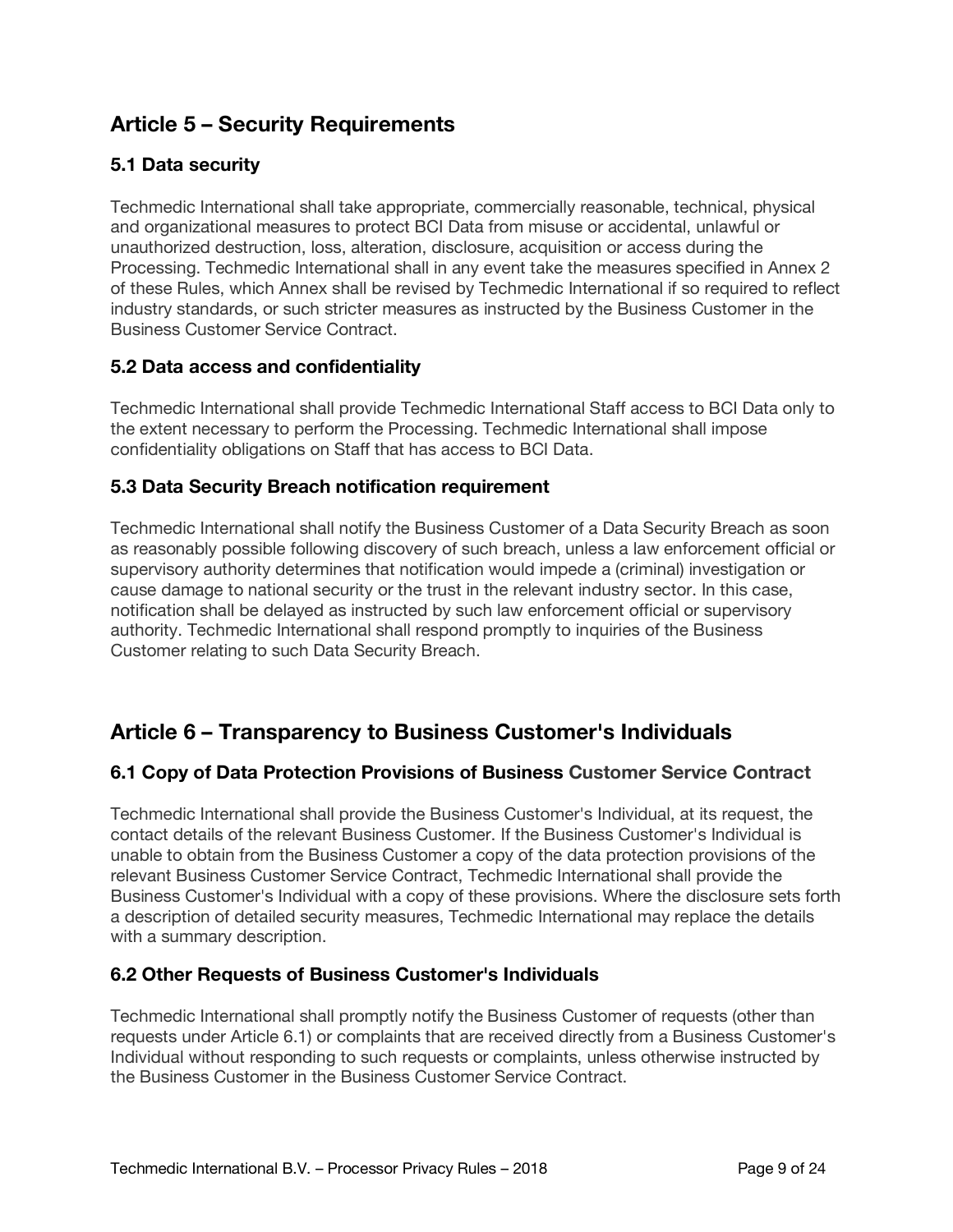If instructed by the Business Customer to respond to requests and complaints of Business Customer's Individuals, Techmedic International shall ensure that the Business Customer's Individual is provided with all required information (including the point of contact and the procedure) in order for the Business Customer's Individual to be able to effectively make the request or lodge the complaint.

# **Article 7 – Sub-Processors**

# **7.1 Third Party Sub-Processing Contracts**

Third Party Sub-Processors may Process Business Customer Data only if the Third Party Sub-Processor has a written contract with Techmedic International. The contract shall impose similar data protection-related Processing terms on the Third Party Sub- Processor as those imposed on the Techmedic International Contracting Entity by the Business Customer Service Contract and these Rules.

# **7.2 Publication of Overview of Sub-Processors**

Techmedic International shall publish on the appropriate Techmedic International website an overview of the categories of Sub-Processors (both Third Parties and Techmedic International) Techmedic International involves in the performance of the relevant Customer Services. This overview shall be promptly updated in case of changes.

# **Article 8 – Supervision and compliance**

# **8.1 Chief Privacy Officer**

Techmedic International shall appoint a Chief Privacy Officer who is responsible for:

- (i) supervising compliance with these Rules;
- (ii) providing periodic reports, as appropriate, to the Chief Executive Officer on data protection risks and compliance issues; and

(iii) coordinating, in conjunction with the appropriate staff, official investigations or inquiries into the Processing of BCI Data by a public authority.

## **8.2 Privacy Council**

The Privacy Council, or substituted by board of directors, shall create and maintain a Techmedic International framework for:

(i) the development of the policies, procedures and system information (as required by Article 9);

- (ii) planning training and awareness programs;
- (iii) monitoring and reporting on compliance with these Rules;
- (iv) collecting, investigating and resolving privacy inquiries, concerns and complaints;

(v) determining and updating appropriate sanctions for violations of these Rules (e.g., disciplinary standards).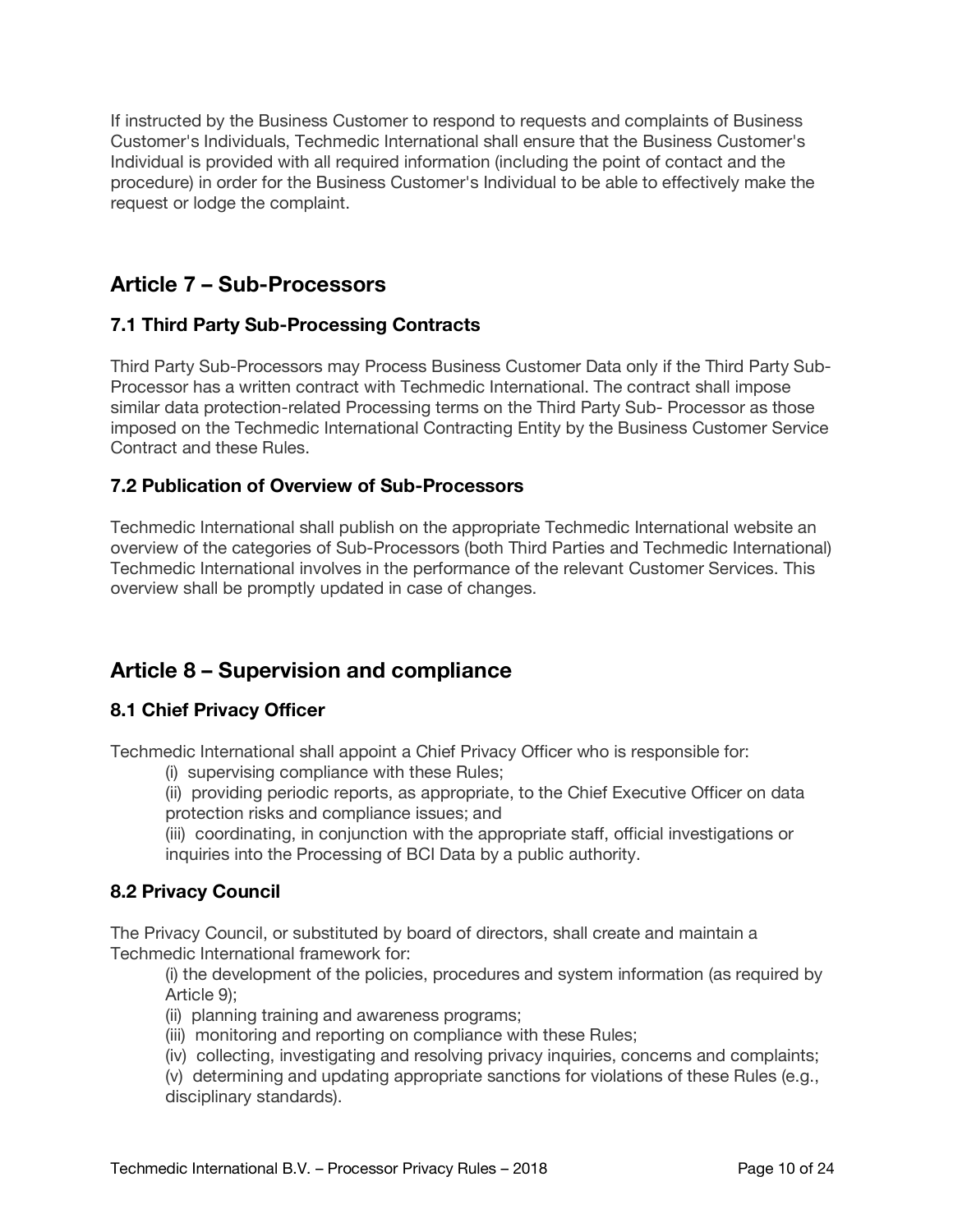# **8.3 Senior Privacy Officers**

Techmedic International does not have Senior Privacy Officers due to the size of the company.

#### **8.4 Responsible Executive**

The Board of Directors is the responsible executive and shall perform at least the following tasks:

(i) ensure that the policies and procedures are implemented and the system information is maintained (as required by Article 9);

(ii) provide such system information to the Senior Privacy Officers necessary as required for her to comply with the task listed in Article 8.3 sub (ii);

(iii) ensure that Personal Data are returned or securely deleted

or destroyed after termination of the Business Customer Service Contract (as required by Article 2.2);

(iv) determine how to comply with the Rules when there is a conflict with applicable law (as required by Article 13.1); and

(v) inform the appropriate Senior Privacy Officers of any new legal requirement that may interfere with Techmedic International's ability to comply with these Rules (as required by Article 13.2).

#### **8.5 Default Privacy Officer**

If no Senior Privacy Officer has been designated in a Sector, Country or Region, the Board of Directors is responsible for supervising compliance with these Rules.

#### **8.6 Privacy Officers**

Where a Privacy Officer holds her position pursuant to law, she with statutory shall carry out her job responsibilities to the extent they do not position conflict with her statutory position.

# **Article 9 – Policies, procedures and training**

#### **9.1 Policies and procedures**

Techmedic International shall develop and implement policies and procedures to comply with these Rules.

#### **9.2 System information**

Techmedic International shall maintain readily available information regarding the structure and functioning of all systems and processes that Process BCI Data (e.g., inventory of systems and processes, privacy impact assessments).

## **9.3 Staff training**

Techmedic International shall provide training on these Rules and other privacy and data security obligations to Staff who have access to or responsibilities associated with managing BCI Data.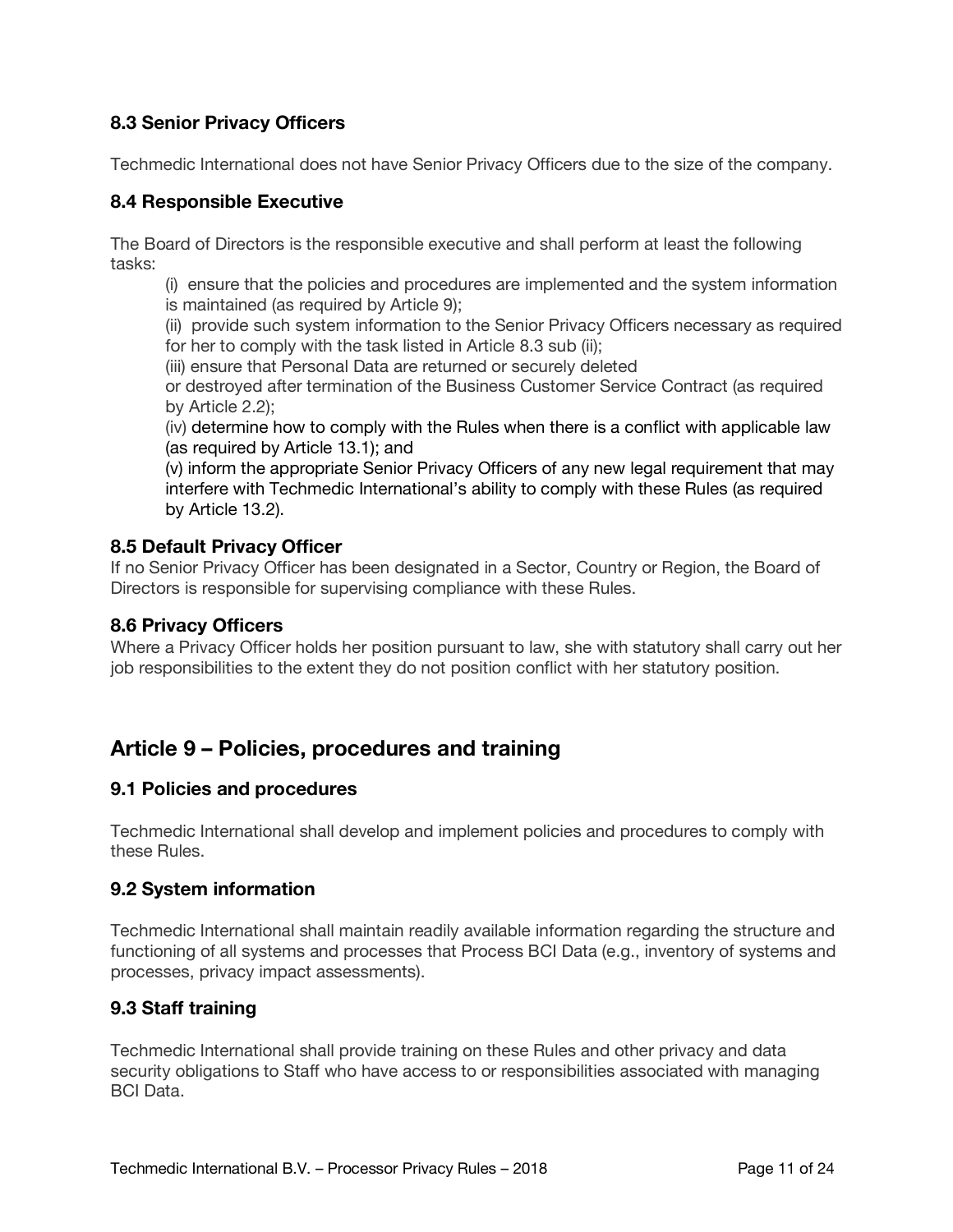# **Article 10 – Monitoring compliance**

# **10.1 Internal audits**

Techmedic International Internal Audit shall audit business processes and procedures that involve the Processing of BCI Data for compliance with these Rules. The audits shall be carried out in the course of the regular activities of Techmedic International Internal Audit. Applicable professional standards of independence, integrity and confidentiality shall be observed when conducting an audit. The Board of Directors shall be informed of the results of the audits. In case the audit identifies violations of the Rules, these will be reported to senior management. A copy of the audit results will be provided to the Dutch Data Protection Authority upon request.

## **10.2 Business Customer audit**

Techmedic International shall provide to the Business Customer a statement issued by a qualified independent third party assessor certifying that the Techmedic International business processes and procedures that involve the Processing of BCI Data comply with these Rules when requested by Business Customer.

## **10.3 Audit by Relevant Data Protection Authority**

A Relevant Data Protection Authority may request an audit of the facilities used by Techmedic International for the Processing subject to the same conditions (regarding the existence of the right to audit, scope, subject and other requirements) as would apply to an audit by that Data Protection Authority of the Business Customer itself under the Applicable Data Controller Law.

#### **10.4 Annual Report**

The Chief Privacy Officer shall produce an annual BCI Data protection report for Techmedic International' Board of Directors on Techmedic International' compliance with these Rules and other relevant issues.

#### **10.5 Mitigation**

Techmedic International shall, if so indicated, ensure that adequate steps are taken to address breaches of these Rules identified during the monitoring or auditing of compliance pursuant to this Article 10.

# **Article 11 – Legal issues**

#### **11.1 Specific provision when Data Protection Authorities in EEA have jurisdiction under national law**

If a Data Protection Authority of one of the EEA countries has jurisdiction under its applicable data protection law to evaluate data transfers by a Group Company established in its country, such Data Protection Authority may evaluate these data transfers also against these Rules. The Dutch Data Protection Authority will provide cooperation and assistance where required, including providing audit reports available at the Dutch Data Protection Authority insofar as relevant to evaluate the aforementioned data transfers against these Rules.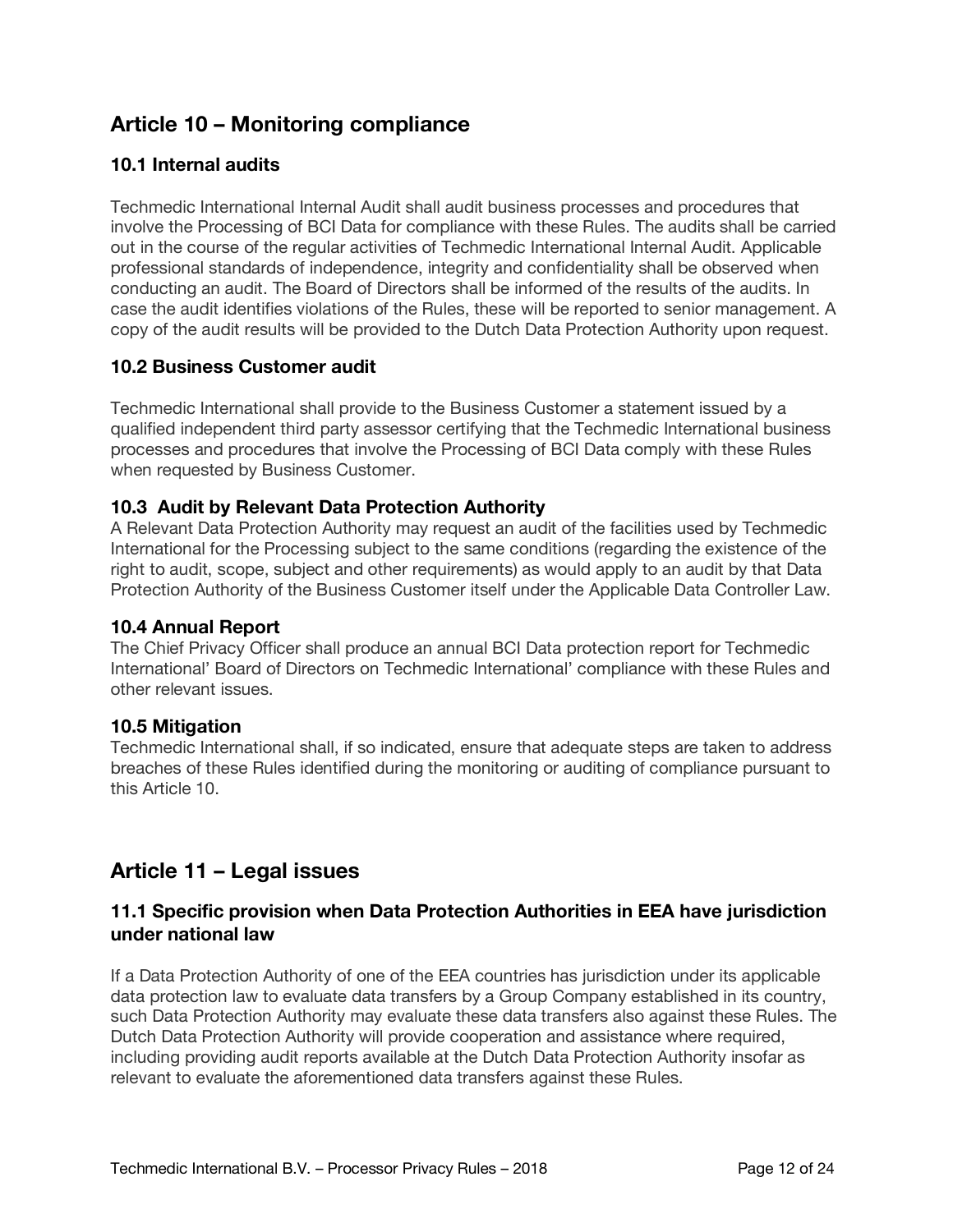# **11.2 Rights of Business Customer's Individuals**

When the Business Customer has factually disappeared or ceased to exist in law or has become insolvent, unless a successor entity has assumed the legal obligations of the Business Customer by contract or by operation of law (in which Jurisdiction for Claims of Business Customer's Individuals case the Business Customer's Individual should enforce its rights against such successor entity), the Business Customer's Individual can enforce against the Techmedic International Contracting Entity Article 3, 5.1, 5.3, 6, 7.1, 7.2, 10.3, 11.1, 11.2, 11.4, and any claim for direct damages as a result of a breach of these enumerated provisions.

To the extent the Business Customer's Individual may enforce any rights against the Techmedic International Contracting Entity, the Techmedic International Contracting Entity may not rely on a breach by a Sub-processor of its obligations to avoid liability. Techmedic International may, however, assert any defenses that would have been available to the Business Customer.

## **11.3 The Business Customer's Individual**

The Business Customer's Individual may, at her choice, submit any claim she has under Article 11.2 against the Techmedic International Contracting Entity:

- (i) to mediation by;
	- a. an independent person located in the country in which the Business Customer's Individual resides or, if the Business Customer's Individual does not reside in an EEA Country, an independent person located in the Netherlands; or
	- b. a Relevant Data Protection Authority;

(ii) to the courts in the country of establishment of the Business Customer or, if the Business Customer is not established in an EEA Country, to a court in the Netherlands but in that case only against Techmedic International; or

(iii) to a Relevant Data Protection Authority or, if the Business Customer is not established in an EEA Country, to the Dutch Data Protection Authority, but in that case only against Techmedic International.

The courts, the Relevant Data Protection Authority and the Dutch Data Protection Authority shall apply their own substantive and procedural laws to the dispute. Any choice made by the Business Customer's Individual will not prejudice the substantive or procedural rights he may have under applicable law.

## **11.4 Rights of Business Customers**

The Business Customer may enforce these Rules against the Techmedic International Contracting Entity or, if the Techmedic International Contracting Entity is not established in an EEA Country, against Techmedic International. Techmedic International shall, if so indicated, ensure that adequate steps are taken to address violations of these Rules by the Techmedic International Contracting Entity or any other Group Company. The Techmedic International Contracting Entity or Techmedic International may not rely on a breach by another Group Company or a Sub-processor of its obligations to avoid liability.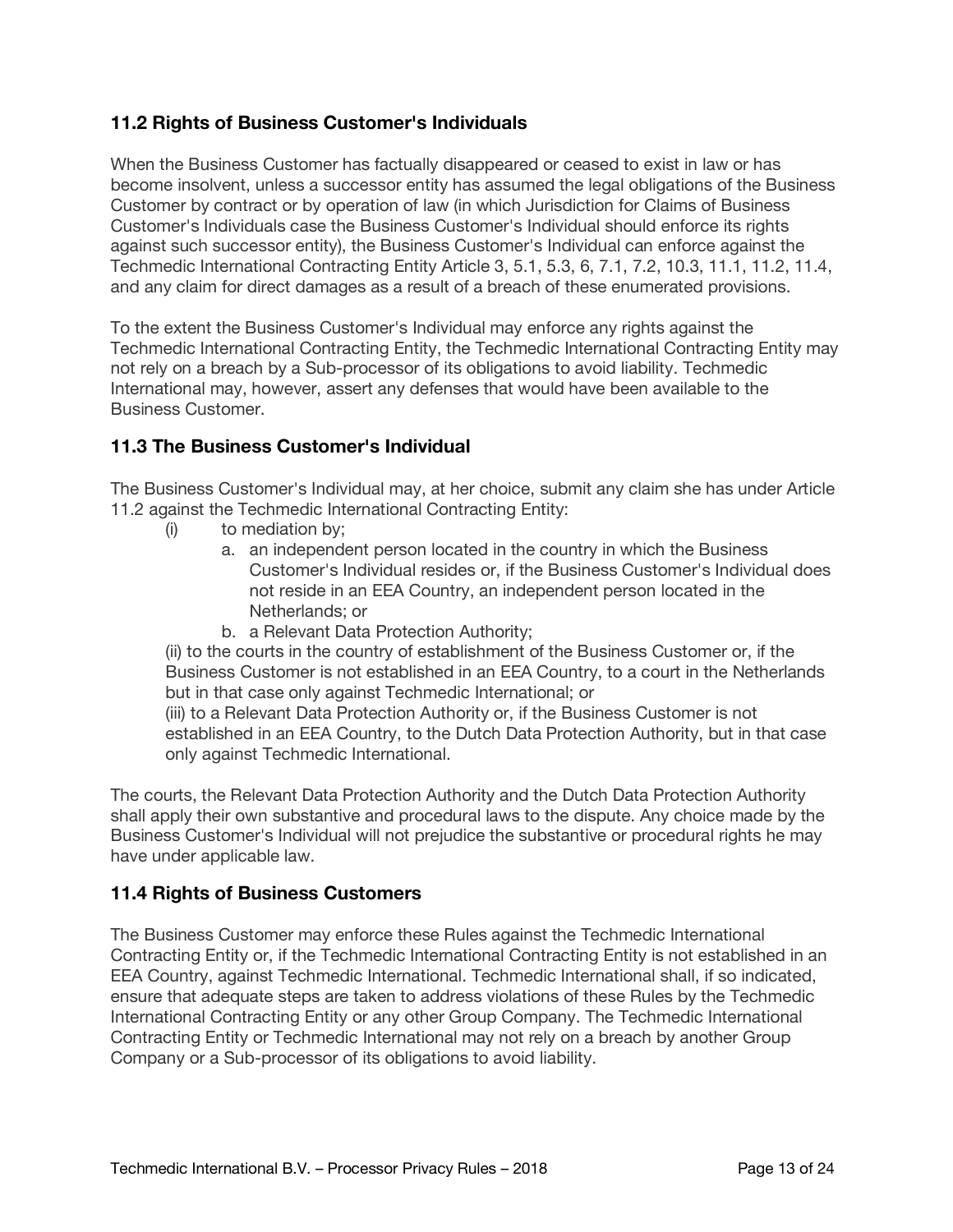#### **11.5 Available remedies, limitation of damages, burden of proof re. damages for Business Customer's Individuals**

In case of a violation of these Rules, Business Customer's Individuals shall be entitled to compensation of damages. However, the Techmedic International Contracting Entity or Techmedic International shall be liable only for direct damages (which, excludes, without limitation, lost profits or revenue, lost turnover, cost of capital, and downtime cost) suffered by a Business Customer's Individual resulting from a violation of these Rules.

Regarding the burden of proof in respect of damages, it will be for the Business Customer's Individual to demonstrate that she has suffered damage and to establish facts which show it is plausible that the damage has occurred because of a violation of these Rules. It will subsequently be for the Techmedic International Contracting Entity or Techmedic International to prove that the damages suffered by the Business Customer's Individual due to a violation of these Rules are not attributable to a Group Company or a Sub-processor.

## **11.6 Available remedies, limitation of damages, burden of proof re. damages for Business Customers**

In case of a violation of these Rules, Business Customers shall be entitled to compensation of damages. However, the Techmedic International Contracting Entity or Techmedic International shall be liable only for direct damages (which, excludes, without limitation, lost profits or revenue, lost turnover, cost of capital, and downtime cost) suffered by a Business Customer resulting from a violation of these Rules.

## **11.7 Mutual assistance Group Companies and redress**

All Group Companies shall cooperate and assist each other to the extent reasonably possible to achieve compliance with these Rules, including an audit or inquiry by the Business Customer or a Relevant Data Protection Authority.

The Techmedic International Group Company upon receiving a request for information pursuant to Article 6.1 or a claim pursuant to Article 11.1, is responsible for handling any communication with the Business Customer's Individual regarding her request or claim except where circumstances dictate otherwise and as mutually agreed among Senior Privacy Officers relevant to the specific issue.

The Techmedic International Group Company that is responsible for the Processing to which the request or claim relates, shall bear all costs involved and reimburse any costs made by other Techmedic International Group Companies in respect thereof.

## **11.8 Advice by Relevant Data Authority**

Techmedic International shall abide by the advice of a Relevant Data Protection Authority with regard to the Processing of BCI Data.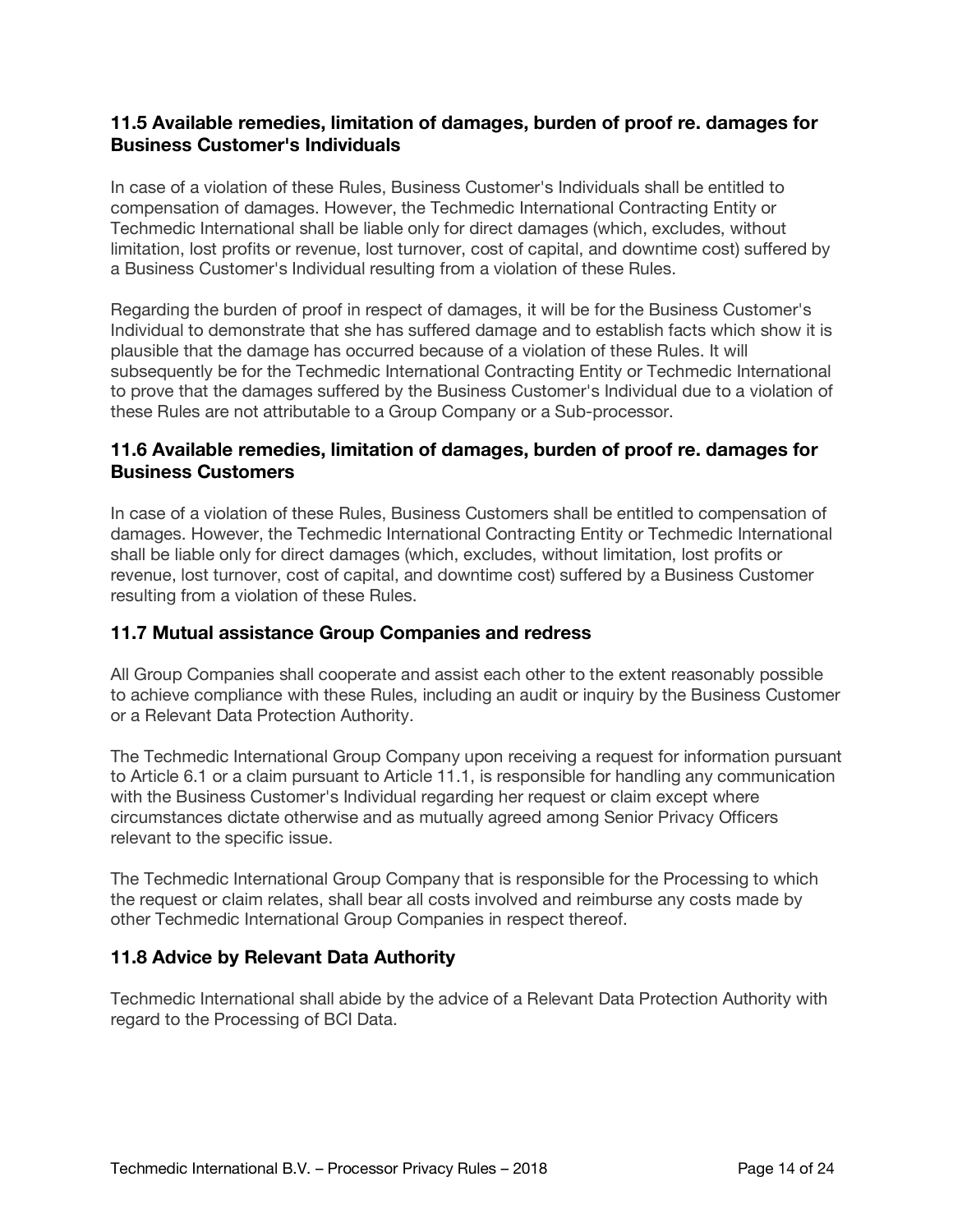# **Article 12 – Sanctions for non-compliance**

#### **12.1 Non-compliance**

Non-compliance of Techmedic International employees with these Rules may result in disciplinary action up to and including termination of employment.

# **Article 13 – Conflicts between the Rules and Applicable Data Processor Law**

#### **13.1 Conflict between Rules and law**

Where there is a conflict between Applicable Data Processor Law and the Rules, the relevant Responsible Executive shall consult with the appropriate Senior Privacy Officers and their legal departments to determine how to comply with these Rules and resolve the conflict to the extent reasonably practicable given the legal requirements applicable to the relevant Group Company.

#### **13.2 New conflicting legal requirements**

The relevant Responsible Executive, in consultation with her legal department, shall promptly inform the appropriate Senior Privacy Officers of any new legal requirement that may interfere with Techmedic International ability to comply with these Rules.

# **Article 14 – Changes to the Rules**

#### **14.1**

Any changes to these Rules require the prior approval of the Chief Legal Officer.

#### **14.2**

Any amendment shall enter into force after it has been approved and published on the Techmedic International General Business Principles Internet site and communicated to the Business Customers.

#### **14.3**

Any request or claim of a Business Customer's Individual involving these Rules shall be judged against the version of these Rules that is in force at the time the request, complaint or claim is made.

## **14.4**

The Chief Privacy Officer shall be responsible for informing the relevant government authorities of material changes to these Rules on a yearly basis and coordinating their responses. The Chief Privacy Officer shall inform the Board of Directors of the effect of these responses.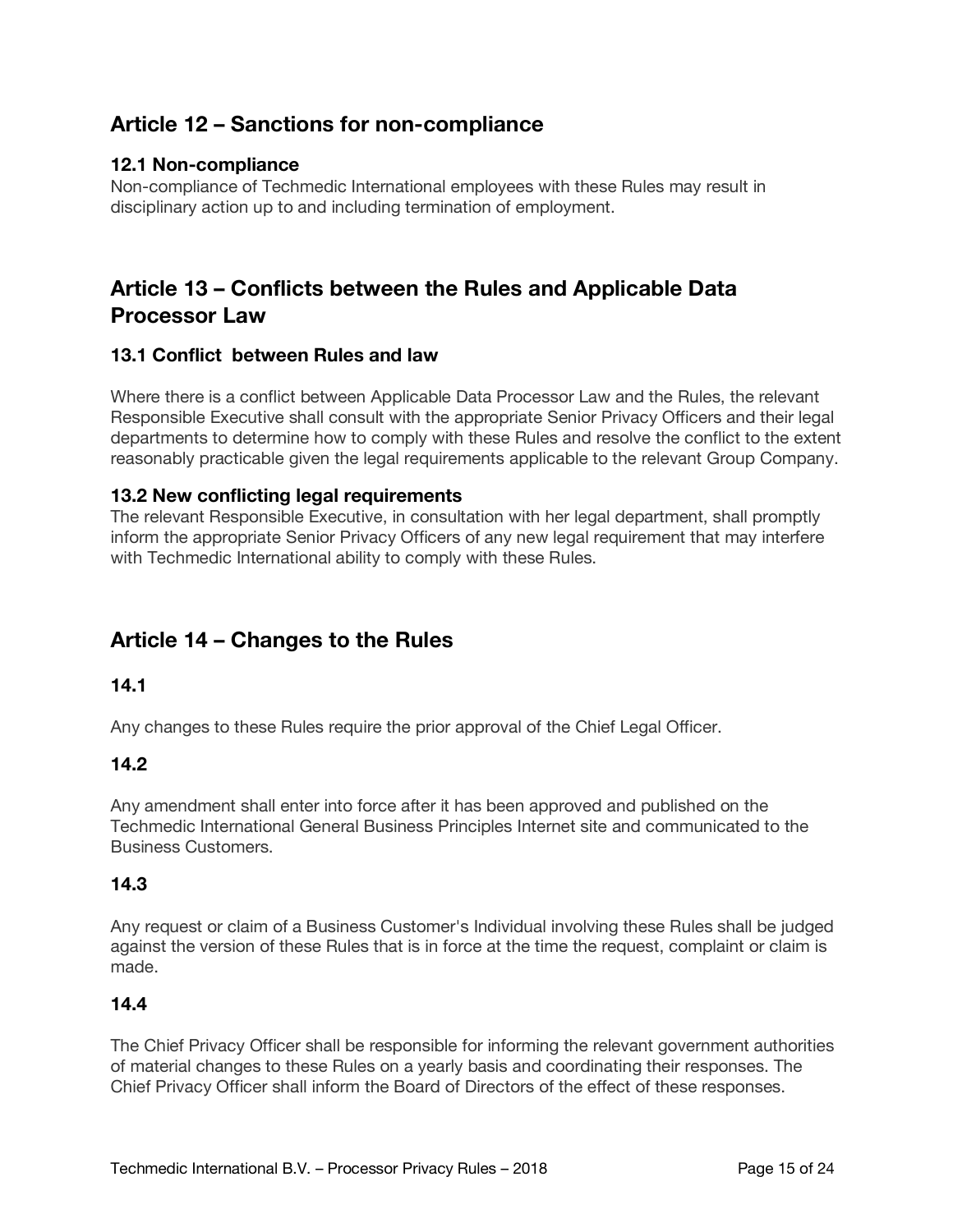# **Article 15 – Transition Periods**

# **15.1 General Transition Period**

Except as otherwise indicated, Techmedic International shall strive to comply with these Rules as soon as possible after the Effective Date. In any event all Processing of Personal Data that is subject to these Rules shall be conducted in compliance with the Rules within one year of the Effective Date.

## **15.2 Transition Period for New Group Companies**

Any entity that becomes a Group Company after the Effective Date shall comply with the Rules within one year of becoming a Group Company.

## **15.3 Transition Period for Divested Entities**

A Divested Entity will remain covered by these Rules after its divestment for such period as is required by Techmedic International to disentangle the Processing of BCI Data relating to such Divested Entity.

## **15.4 Transition Period for Systems**

Where implementation of these Rules requires updates or changes to information technology systems (including replacement of systems), the transition period shall be two years from the Effective Date or from the date an entity becomes a Group Company, or any longer period as is reasonably necessary to complete the update, change or replacement process.

## **15.5 Transition Period for Existing Agreements**

Where there are existing agreements with Third Parties that are affected by these Rules, the provisions of the agreements will prevail until the agreements are renewed in the normal course of business.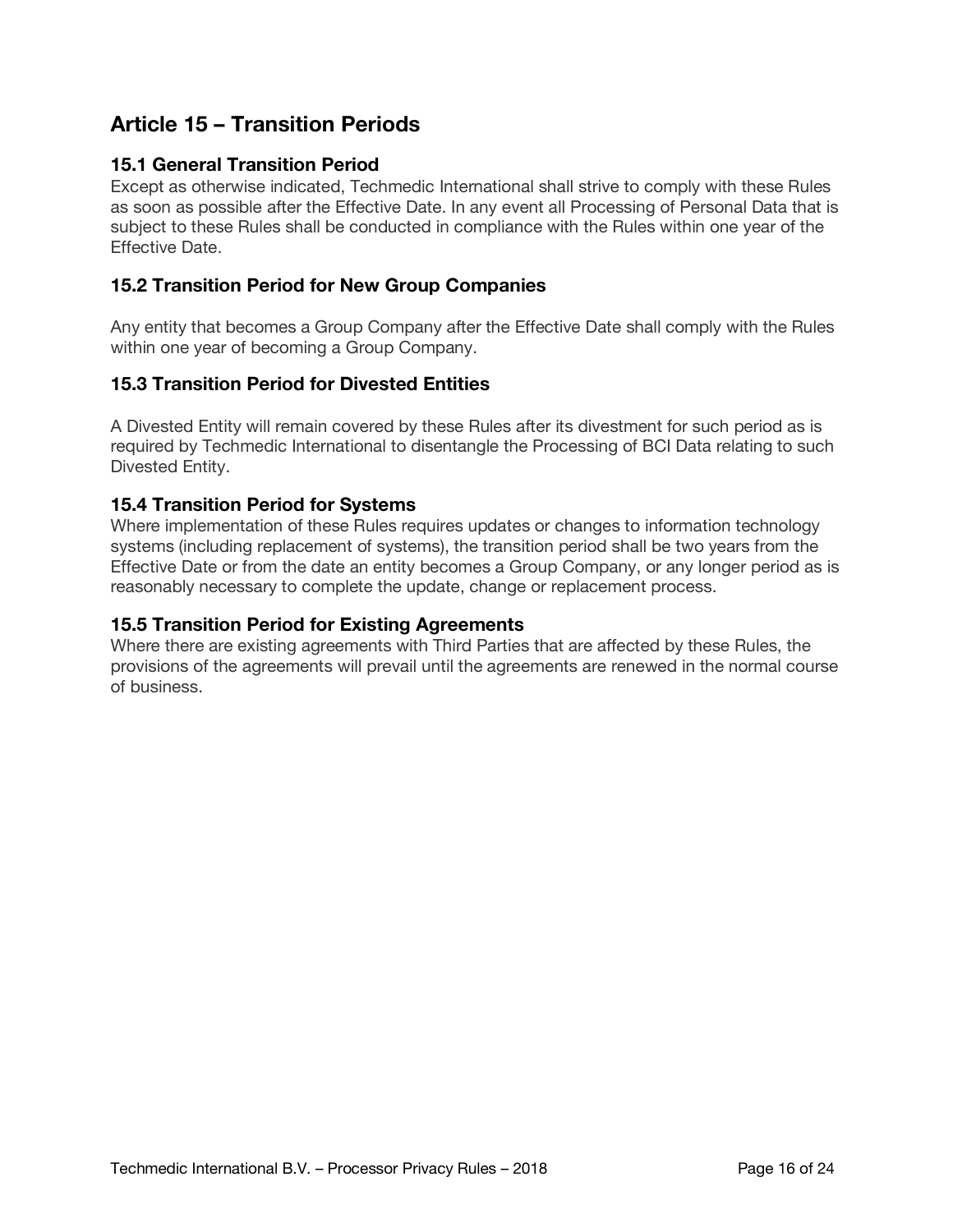# **ANNEX 1**

# **Definitions**

| <b>Adequate Country</b>      | ADEQUATE COUNTRY shall mean the EEA and those countries that            |
|------------------------------|-------------------------------------------------------------------------|
|                              | the European Commission considers to provide an "adequate" level of     |
|                              | data protection pursuant to Articles 25(6) and 31(2) EU Data Protection |
|                              | Directive.                                                              |
| Applicable Adequate          | APPLICABLE ADEQUATE DATA PROTECTION LAW shall mean the                  |
| Data Protection Law          | Data Protection Laws of an Adequate Country that are applicable to      |
|                              | the Business Customer as the Data Controller of the BCI Data.           |
| <b>Applicable Data</b>       | APPLICABLE DATA PROCESSOR LAW shall mean the Data                       |
| Processor Law                | Protection Laws that are applicable to Techmedic International as the   |
|                              | Data Processor of the BCI Data.                                         |
| <b>Business Customer</b>     | BUSINESS CUSTOMER shall mean the customer who has entered               |
|                              | into a contract with Techmedic International for the delivery of        |
|                              | Techmedic International Customer Services.                              |
| <b>Business Customer's</b>   | BUSINESS CUSTOMER'S INDIVIDUAL shall mean any individual                |
| Individual                   | whose Personal Data are Processed by Techmedic International in its     |
|                              | role as a Data Processor in the course of delivering Techmedic          |
|                              |                                                                         |
|                              | International Customer Services to a Business Customer.                 |
| <b>BCI Data</b>              | <b>BCI DATA shall mean Personal Data of a Business Customer's</b>       |
|                              | Individual.                                                             |
| <b>Business Customer</b>     | BUSINESS CUSTOMER SERVICE CONTRACT shall mean the                       |
| <b>Service Contract</b>      | contract for delivery of Techmedic International Customer Services      |
|                              | entered into between a Techmedic International Group Company and        |
|                              | the Business Customer pursuant to Article 2.1.                          |
| <b>Chief Legal Officer</b>   | CHIEF LEGAL OFFICER shall mean the chief legal officer of               |
|                              | Techmedic International.                                                |
| <b>Chief Privacy Officer</b> | CHIEF PRIVACY OFFICER shall mean the officer referred to in Article     |
|                              | 8.1.                                                                    |
| Country                      | COUNTRY shall mean each country in which a Group Company is             |
|                              | established.                                                            |
| <b>Country Privacy</b>       | COUNTRY PRIVACY OFFICER shall mean the Senior Privacy Officer           |
| Officer                      | designated for a certain Country, in accordance with Article 8.3.       |
| <b>Customer Services</b>     | CUSTOMER SERVICES shall mean the services provided by                   |
|                              | Techmedic International to Business Customers to support products       |
|                              | and services of Techmedic International or a Third Party. Such          |
|                              | services may include the (remote) monitoring of patient or customer     |
|                              | data or repair, maintenance, upgrade, replacement, inspection and       |
|                              | calibration activities, the collection or provision of diagnostic or    |
|                              | operational information, and related support activities aimed at        |
|                              | facilitating continued and sustained use of products and services of    |
|                              | Techmedic International or a Third Party.                               |
| Data Controller              | DATA CONTROLLER shall mean the entity or natural person which           |
|                              | alone or jointly with others determines the purposes and means of the   |
|                              | Processing of Personal Data.                                            |
|                              |                                                                         |
| Data Processor               | DATA PROCESSOR shall mean the entity or natural person which            |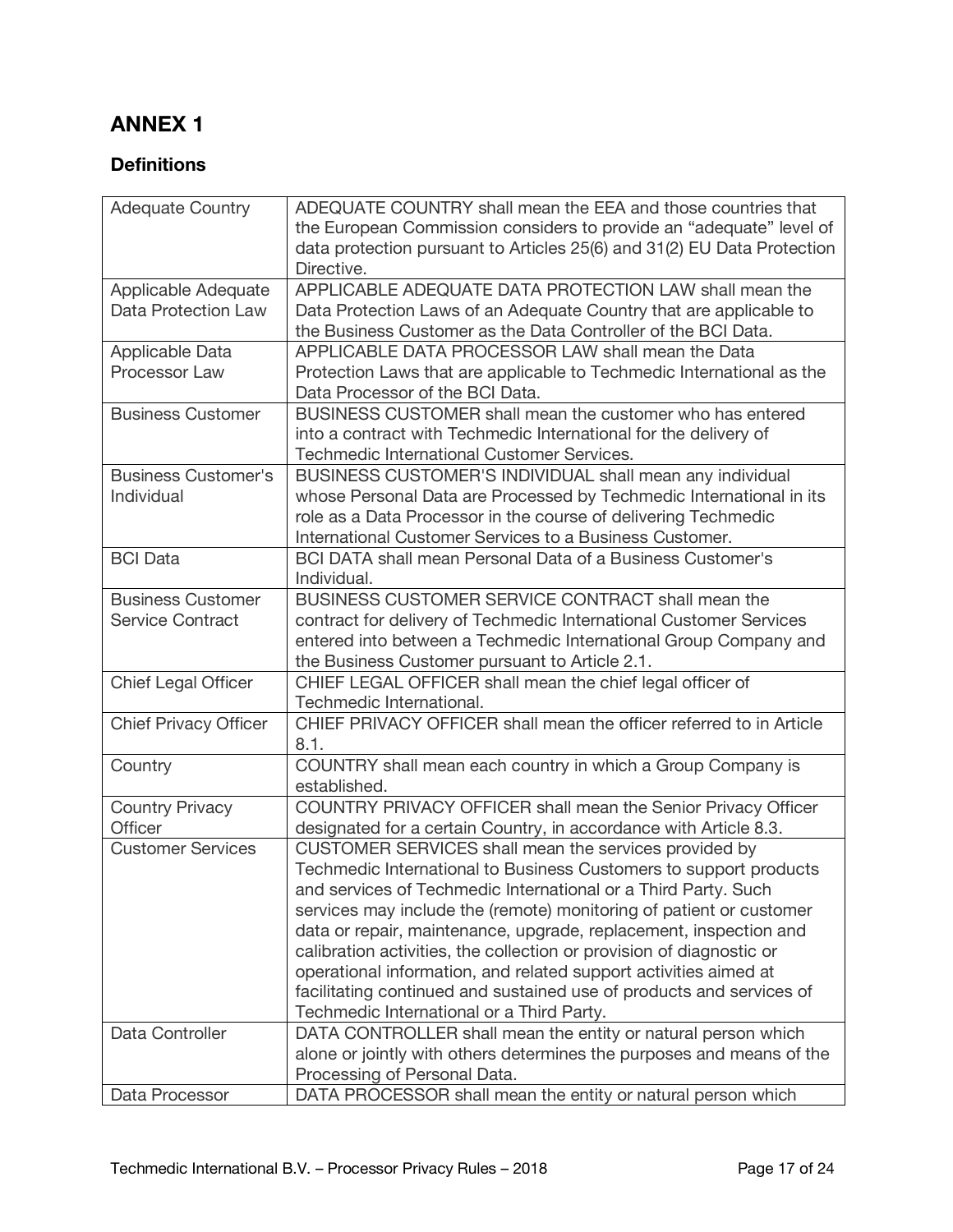|                                    | Processes Personal Data on behalf of a Third Party Data Controller.                                                                  |
|------------------------------------|--------------------------------------------------------------------------------------------------------------------------------------|
| Data Protection Law                | DATA PROTECTION LAW shall mean the laws of a country containing                                                                      |
|                                    | rules for the protection of individuals with regard to the Processing of                                                             |
|                                    | Personal Data including security requirements for and the free                                                                       |
|                                    | movement of such Personal Data.                                                                                                      |
| Data Security Breach               | DATA SECURITY BREACH shall mean the unauthorized acquisition,                                                                        |
|                                    | access, use or disclosure of unencrypted BCI Data that compromises                                                                   |
|                                    | the security or privacy of such data to the extent the compromise                                                                    |
|                                    | poses a significant risk of financial, reputational, or other harm to the                                                            |
|                                    | Business Customer's Individual. A Data Security Breach is deemed                                                                     |
|                                    | not to have occurred where there has been an unintentional                                                                           |
|                                    | acquisition, access or use of unencrypted BCI Data by an employee of                                                                 |
|                                    | Techmedic International or the Business Customer or an individual                                                                    |
|                                    | acting under their respective authority, if                                                                                          |
|                                    | the acquisition, access, or use of BCI Data was made in<br>(i)                                                                       |
|                                    | good faith and within the course and scope of the                                                                                    |
|                                    | employment or professional relationship of such employee                                                                             |
|                                    | or other individual; and                                                                                                             |
|                                    | (ii) the BCI Data are not further acquired, accessed, used or<br>(ii)                                                                |
|                                    | disclosed by any person.                                                                                                             |
| Data Transfer                      | DATA TRANSFER RESTRICTION shall mean any restriction under the                                                                       |
| Restriction                        | data protection laws of an Adequate Country regarding outbound                                                                       |
|                                    | transfers of Personal Data.                                                                                                          |
| <b>Divested Entity</b>             | DIVESTED ENTITY shall mean the divestment by Techmedic                                                                               |
|                                    | International of a Group Company or business by means of:                                                                            |
|                                    |                                                                                                                                      |
|                                    | a) a sale of shares as a result whereof the Group Company so                                                                         |
|                                    | divested no longer qualifies as a Group Company; and/or                                                                              |
|                                    |                                                                                                                                      |
|                                    | (b) a demerger, sale of assets, or any other manner or form.                                                                         |
| <b>EEA Countries</b>               | EEA COUNTRIES (European Economic Area Countries) shall mean all                                                                      |
|                                    | Member States of the European Union, Norway, Iceland, Liechtenstein                                                                  |
|                                    | and, for purposes of these Rules, Switzerland.                                                                                       |
| <b>Effective Date</b>              | EFFECTIVE DATE shall mean the date on which these Rules become                                                                       |
|                                    | effective as set forth in Article 1.7.                                                                                               |
| Employee                           | EMPLOYEE shall mean an employee, job applicant or former                                                                             |
|                                    | employee of Techmedic International.                                                                                                 |
| <b>EU Data Protection</b>          | EU DATA PROTECTION DIRECTIVE shall mean the Directive 95/46/EC                                                                       |
| <b>Directive</b>                   | of the European Parliament and of the Council of 24 October 1995 on                                                                  |
|                                    | the protection of individuals with regard to the processing of personal                                                              |
|                                    | data and on the free movement of such data.                                                                                          |
| Function                           | FUNCTION shall mean a corporate department organized within                                                                          |
|                                    | Techmedic International (e.g. Corporate HRM, Corporate IT, Corporate                                                                 |
|                                    | Finance, Corporate Legal).                                                                                                           |
| <b>Function Privacy</b><br>Officer | FUNCTION PRIVACY OFFICER shall mean the Senior Privacy Officer<br>designated for a certain Function, in accordance with Article 8.3. |
|                                    |                                                                                                                                      |
| <b>Group Company</b>               | GROUP COMPANY shall mean Techmedic International and any                                                                             |
|                                    | company or legal entity of which Techmedic International, directly or                                                                |
|                                    |                                                                                                                                      |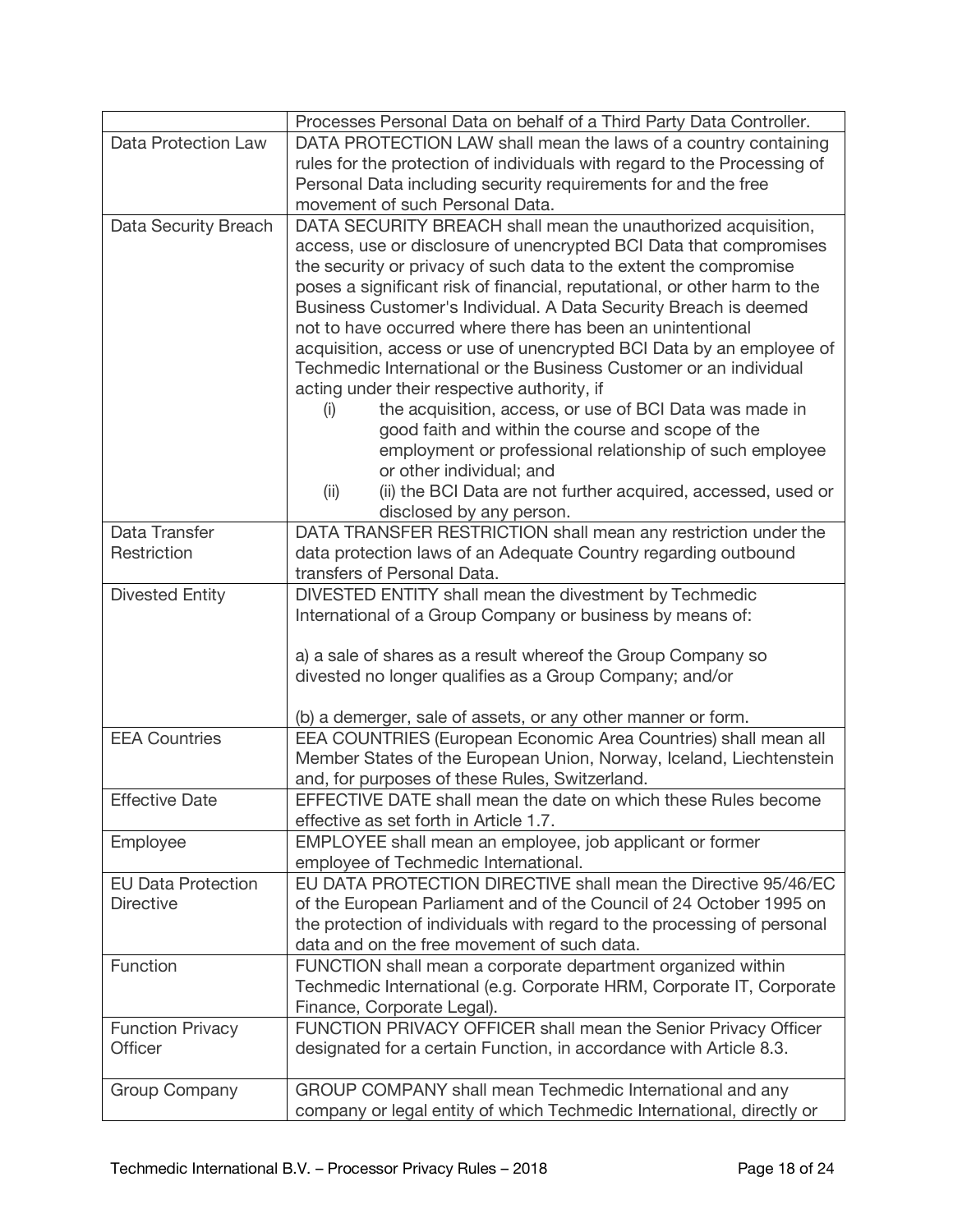|                              | indirectly owns more than 50% of the issued share capital, has 50%<br>or more of the voting power at general meetings of shareholders, has |
|------------------------------|--------------------------------------------------------------------------------------------------------------------------------------------|
|                              | the power to appoint a majority of the directors, or otherwise directs                                                                     |
|                              | the activities of such other legal entity; however, any such company or                                                                    |
|                              | legal entity shall be deemed a Group Company only (i) as long as a                                                                         |
|                              | liaison and/or relationship exists, and (ii) as long as it is covered by the                                                               |
|                              | Techmedic International General Business Principles.                                                                                       |
| Techmedic                    | TECHMEDIC INTERNATIONAL shall mean Techmedic International,                                                                                |
| International                | having its registered seat in Heerhugowaard, The Netherlands.                                                                              |
| Mandatory                    | MANDATORY REQUIREMENTS shall mean mandatory requirements                                                                                   |
| Requirements                 | of Applicable Data Processor Law which do not go beyond what is                                                                            |
|                              | necessary in a democratic society i.e. which constitute a necessary                                                                        |
|                              | measure to safeguard national security defense, public security, the                                                                       |
|                              |                                                                                                                                            |
|                              | prevention, investigation, detection and prosecution of criminal                                                                           |
|                              | offences or of breaches of ethics for the regulated professions, an                                                                        |
|                              | important economic or financial interest of the state or the protection                                                                    |
|                              | of a Business Customer's Individual or the rights and freedoms of                                                                          |
|                              | others.                                                                                                                                    |
| <b>Personal Data</b>         | PERSONAL DATA shall mean any information relating to an identified                                                                         |
|                              | or identifiable individual.                                                                                                                |
| Techmedic                    | <b>TECHMEDIC INTERNATIONAL shall mean Techmedic International</b>                                                                          |
| International                | and its Group Companies.                                                                                                                   |
| Techmedic                    | TECHMEDIC INTERNATIONAL CONTRACTING ENTITY shall mean                                                                                      |
| International                | the Techmedic International Group Company that has entered into the                                                                        |
| <b>Contracting Entity</b>    | <b>Business Customer Service Contract.</b>                                                                                                 |
|                              |                                                                                                                                            |
| Techmedic                    | TECHMEDIC INTERNATIONAL shall mean Techmedic International,                                                                                |
| International                | having its registered seat in Heerhugowaard, The Netherlands.                                                                              |
|                              |                                                                                                                                            |
| Techmedic                    | TECHMEDIC INTERNATIONAL PRIVACY COUNCIL shall mean the                                                                                     |
| <b>International Privacy</b> | council referred to in Article 8.2.                                                                                                        |
| Council                      |                                                                                                                                            |
| <b>Techmedic</b>             | TECHMEDIC INTERNATIONAL SUB-PROCESSOR shall mean any                                                                                       |
| International Sub-           | Group Company engaged by Techmedic International as a Sub-                                                                                 |
| Processor                    | Processor.                                                                                                                                 |
|                              |                                                                                                                                            |
| <b>Privacy Officer</b>       | PRIVACY OFFICER shall mean the privacy officers appointed by the                                                                           |
|                              | Senior Privacy Officers pursuant to Article 8.3.                                                                                           |
| Processing                   | PROCESSING shall mean any operation that is performed on BCI                                                                               |
|                              | Data, whether or not by automatic means, such as collection,                                                                               |
|                              | recording, storage, organization, alteration, use, disclosure (including                                                                   |
|                              | the granting of remote access), transmission or deletion of BCI Data.                                                                      |
| Region                       | REGION shall mean a particular geographic area in which certain                                                                            |
|                              | Countries are grouped.                                                                                                                     |
| <b>Region Privacy</b>        | REGION PRIVACY OFFICER shall mean the Senior Privacy Officer                                                                               |
| Officer                      | designated for a certain Region, in accordance with Article 8.3.                                                                           |
| <b>Relevant Data</b>         | RELEVANT DATA PROTECTION AUTHORITY shall mean any data                                                                                     |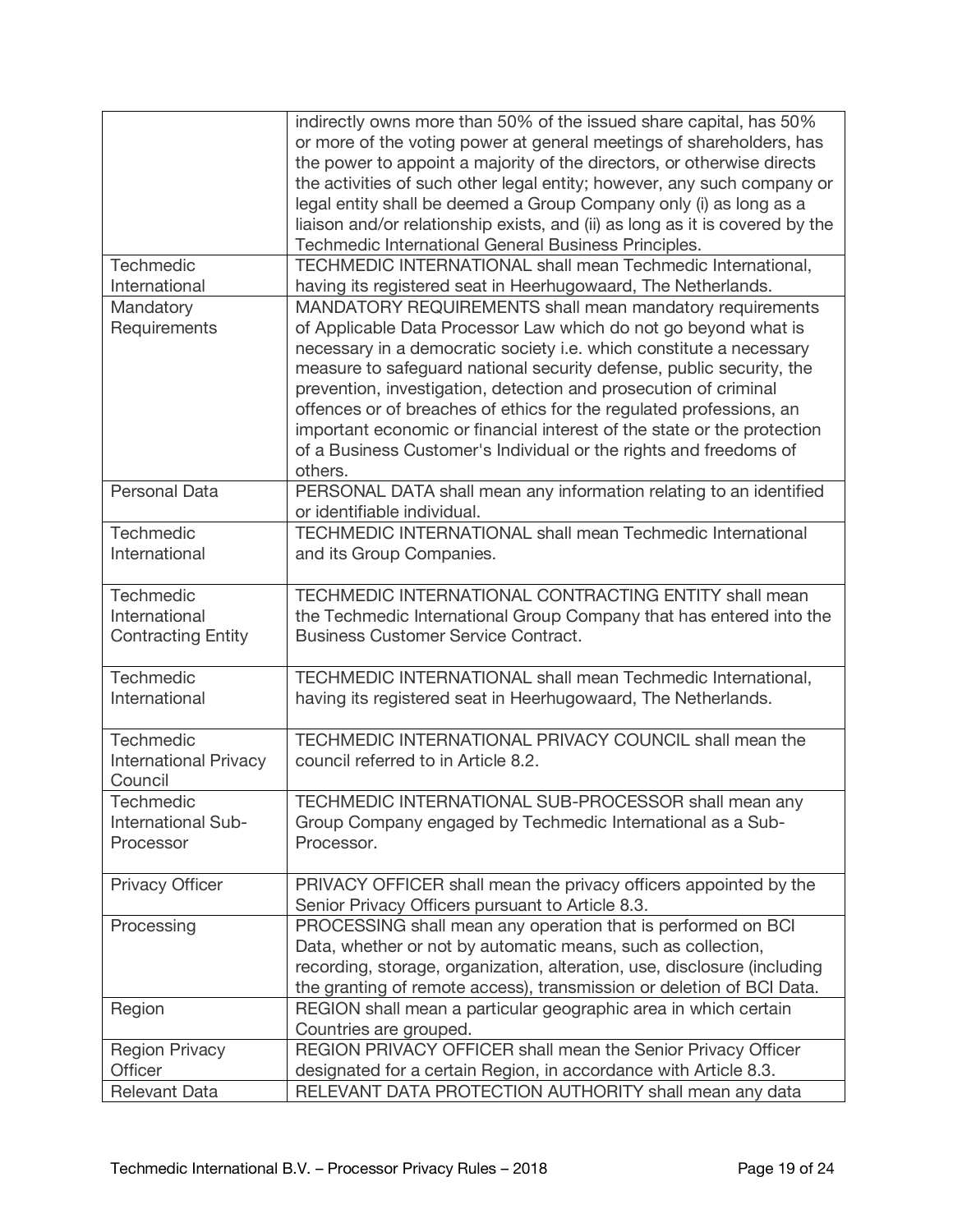| <b>Protection Authority</b> | protection authority that is competent to supervise the Business<br>Customer as the Data Controller of the BCI Data. |
|-----------------------------|----------------------------------------------------------------------------------------------------------------------|
| Responsible                 | RESPONSIBLE EXECUTIVE shall mean the lowest-level Techmedic                                                          |
| Executive                   | International business executive or the non-executive general manager                                                |
|                             | of a Techmedic International ORU (Organizational Reporting Unit) who                                                 |
|                             | has primary budgetary ownership of the relevant Processing.                                                          |
| <b>Rules</b>                | RULES shall mean the Processor Privacy Rules for BCI Data.                                                           |
| Sector                      | SECTOR shall mean a top-level product division that is globally served                                               |
|                             | by a specific Group Company, (e.g., Techmedic International).                                                        |
| Sector Privacy Officer      | SECTOR PRIVACY OFFICER shall mean the Senior Privacy Officer                                                         |
|                             | designated for a certain Sector, in accordance with Article 8.3.                                                     |
| <b>Senior Privacy</b>       | SENIOR PRIVACY OFFICERS shall mean the appropriate Sector                                                            |
| <b>Officers</b>             | Privacy Officers, Function Privacy Officers, Country Privacy Officers                                                |
|                             | and/or Region Privacy Officers.                                                                                      |
| Sensitive Data              | SENSITIVE DATA shall mean Personal Data that reveal a Business                                                       |
|                             | Customer's Individual's racial or ethnic origin, political opinions or                                               |
|                             | membership in political parties or similar organizations, religious or                                               |
|                             | philosophical beliefs, membership in a professional or trade                                                         |
|                             | organization or union, physical or mental health including any opinion                                               |
|                             | thereof, disabilities, genetic code, addictions, sex life, criminal                                                  |
|                             | offenses, criminal records, proceedings with regard to criminal or                                                   |
|                             | unlawful behavior, or social security numbers issued by the                                                          |
|                             | government.                                                                                                          |
| <b>Staff</b>                | STAFF shall mean all Employees and other persons who Process BCI                                                     |
|                             | Data as part of their respective duties or responsibilities using                                                    |
|                             | Techmedic International information technology systems or working                                                    |
|                             | primarily from Techmedic International premises.                                                                     |
| Sub-Processor               | SUB-PROCESSOR shall mean any Data Processor engaged to                                                               |
|                             | Process BCI Data as a sub-processor.                                                                                 |
| <b>Third Party</b>          | THIRD PARTY shall mean any person or entity (e.g., an organization or                                                |
|                             | government authority) outside Techmedic International.                                                               |
| Third Party Sub-            | THIRD PARTY SUB-PROCESSOR shall mean any Third Party                                                                 |
| processor                   | engaged by Techmedic International as a Sub-Processor.                                                               |
| Third Party Sub-            | THIRD PARTY SUB-PROCESSING CONTRACT shall mean the written                                                           |
| processor Contract          | contract entered into between the Techmedic International                                                            |
|                             | Contracting Entity and the Third party Sub-processor pursuant to                                                     |
|                             | Article 7.1.                                                                                                         |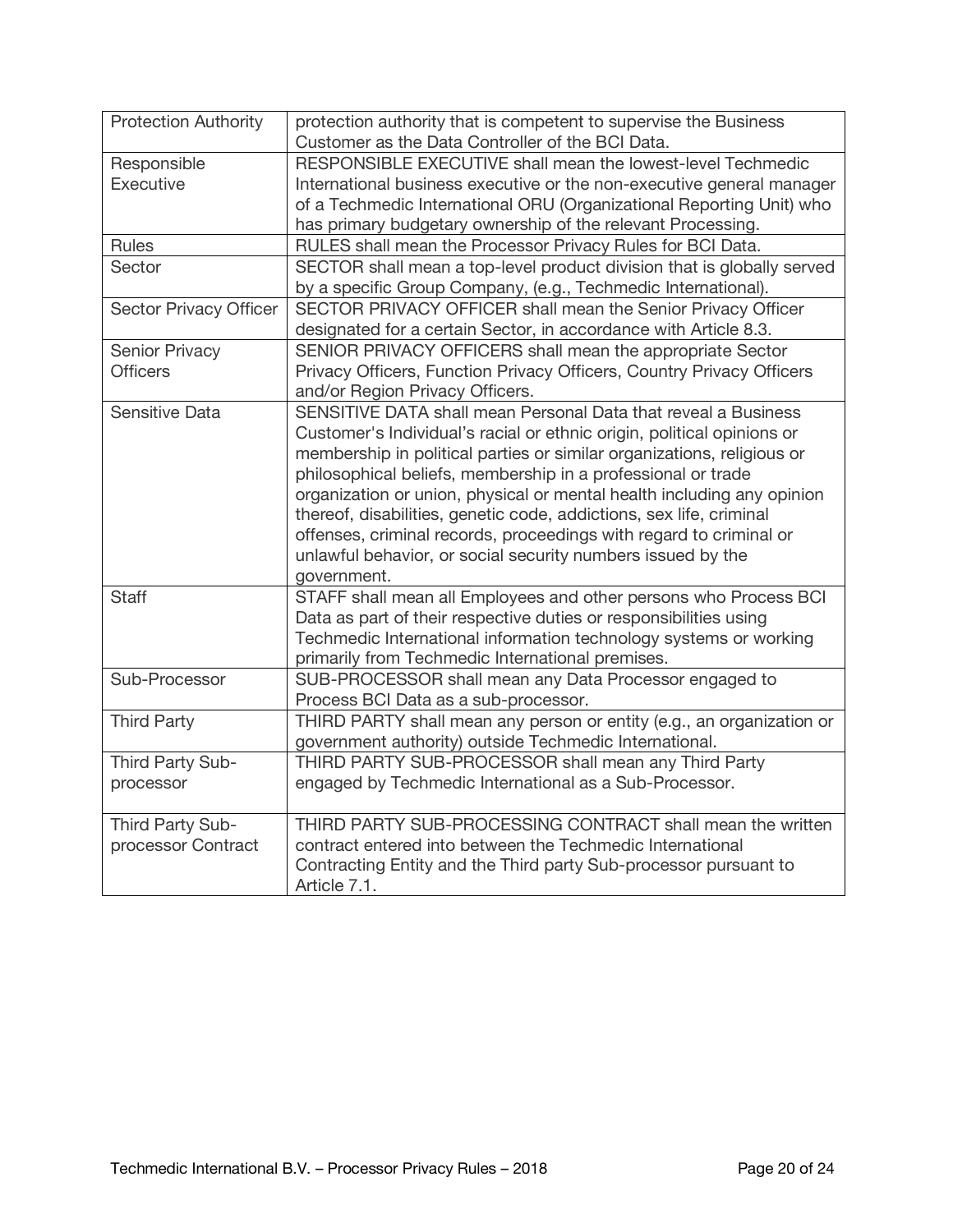# **Interpretations**

#### **Interpretation of these rules:**

- I. Unless the context requires otherwise, all references to a particular Article or Annex are references to that Article or Annex in or to this document, as they may be amended from time to time.
- II. Headings are included for convenience only and are not to be used in construing any provision of these Rules.
- III. If a word or phrase is defined, its other grammatical forms have a corresponding meaning.
- IV. The female form shall include the male form.
- V. The words "include," "includes," "including" and "e.g.", and any words following them shall be construed without limitation to the generality of any preceding words or concepts and vice versa; and
- VI. A reference to a document (including, without limitation, a reference to these Rules) is to the document as amended, varied, supplemented or replaced, except to the extent prohibited by these Rules or that other document.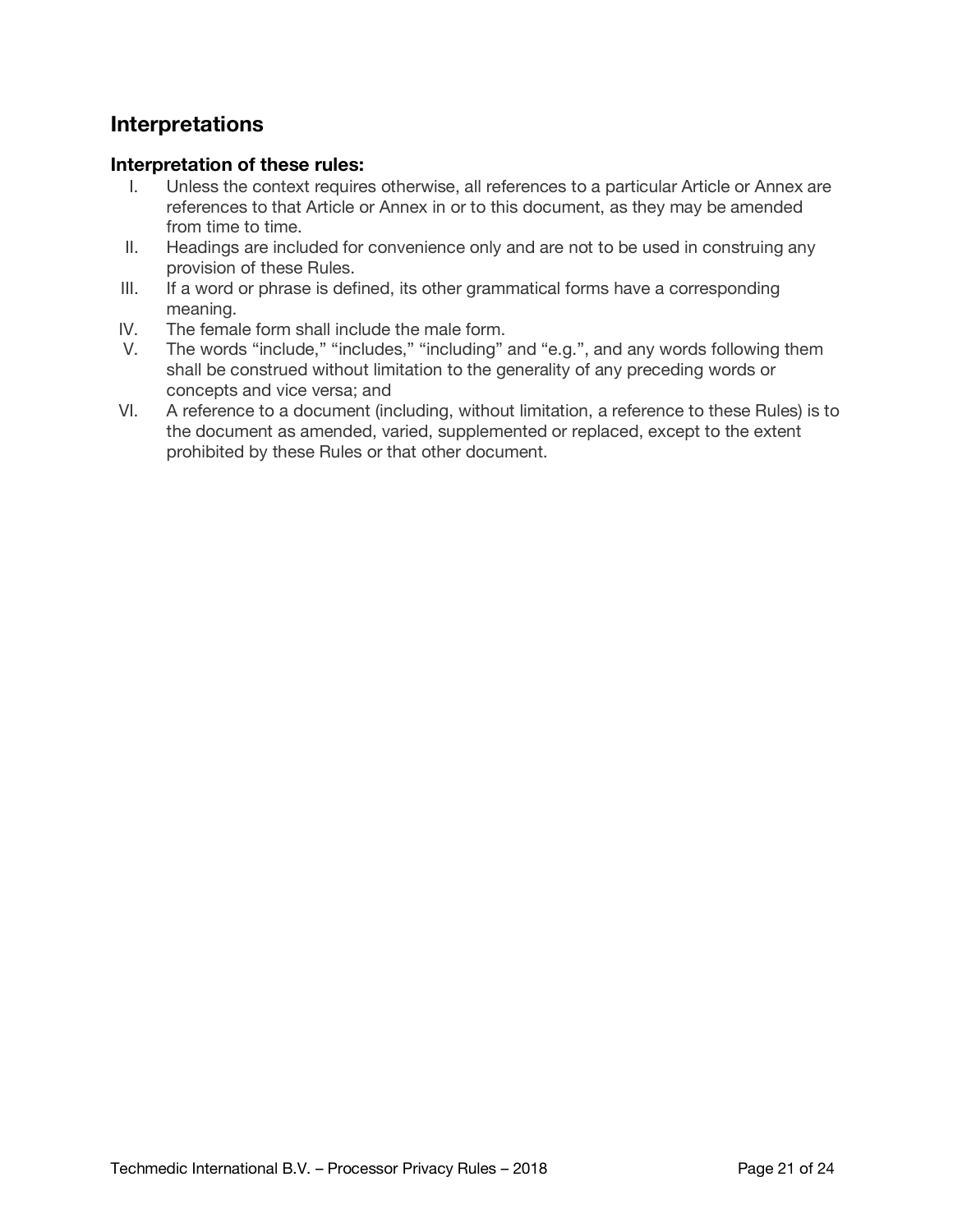# **ANNEX 2**

## **Data Security**

#### **Security Policy Overview**

IT systems and information are vital assets, which are essential to Techmedic International business. Techmedic International has established an IT Security Framework, associated policies, and mandatory standards to protect the confidentiality, availability, and integrity of these assets.

The following provides an overview of those policies, procedures and processes that comprise the technical, physical and organizational measures employed by Techmedic International to protect BCI Data from misuse or accidental, unlawful or unauthorized destruction, loss, alteration, disclosure, acquisition or access.

#### *Techmedic International Security Risk & Compliance Policy Framework*

This document establishes the framework of IT security, risk, and compliance management policies and guidelines issued by Techmedic International IT department. Each Techmedic International business is responsible for integrating the controls based on appropriate risk assessments, and evolving industry standards.

#### *Techmedic International Information Security Policy - UDN 1596*

This document describes objectives, responsibilities and mandatory rules for information security. This policy is derived from the Techmedic International General Business Principles and is fully endorsed by the Techmedic International Board of Management. This policy, along with the IT Security Controls document (see below), comprises the mandatory Techmedic International Information Security Policies.

#### *Techmedic International IT Security Controls*

The Techmedic International IT Security Controls document is an extension of the Techmedic International Information Security Policy (UDN 1596) and describes the control objectives, and key controls, including policies, processes, and procedures, organizational structures and software and hardware functions. This document is a statement of responsibilities of both Techmedic International management and staff in order to establish and maintain an organization-wide secure IT environment. The following are examples of data security controls, further detailed in the Security Controls document:

- Data Classification
- Asset Accountability
- Encryption
- Training
- Physical Security Controls
- Security Risk Assessment
- System Planning and Acceptance
- Segregation of Duties
- Software Patching and Updates
- Backup and Restore
- Network Management Controls, including Audit Logging, Remote User Access, etc.
- Media Handling and Security, including Procedures for Secure Destruction of Data, etc.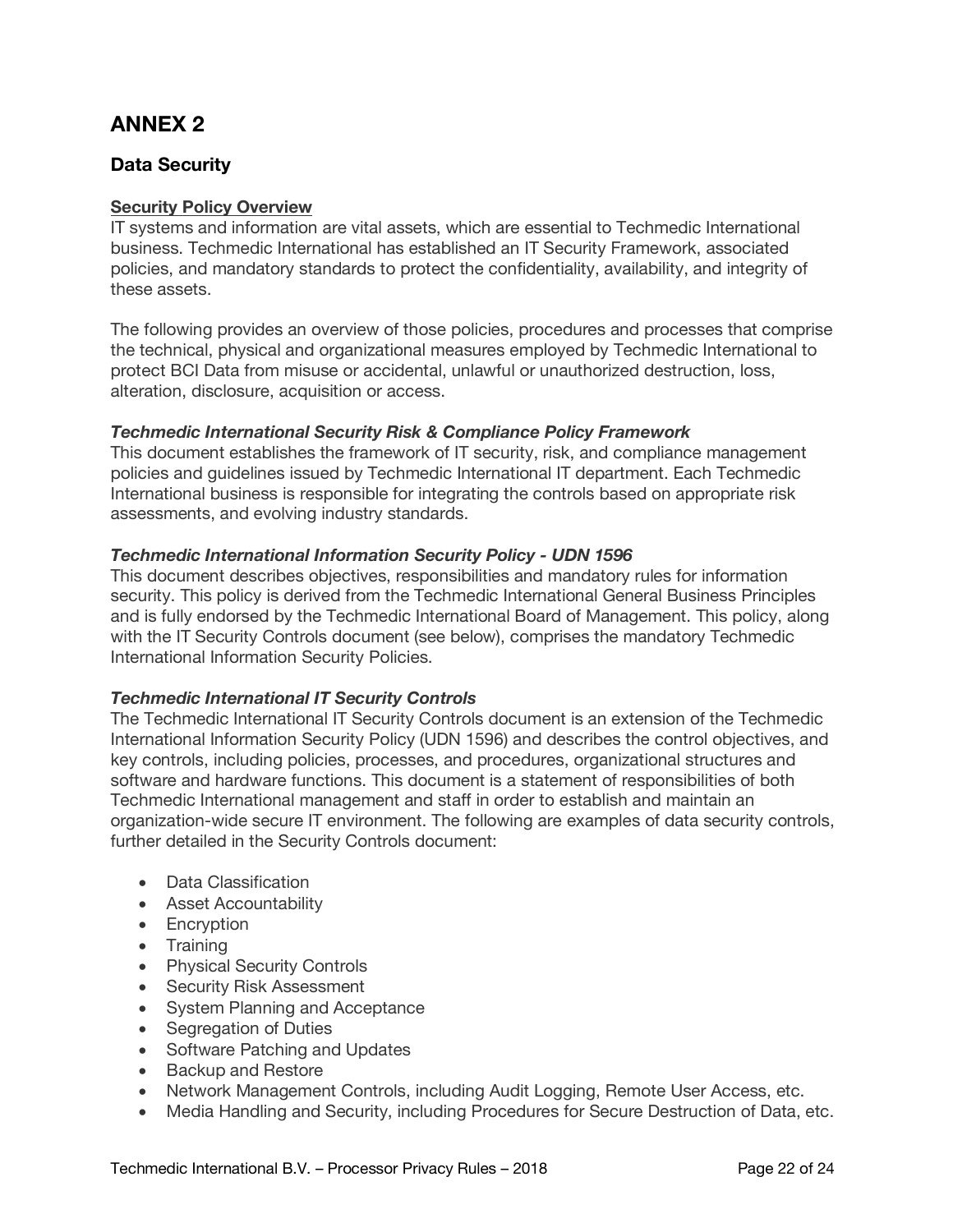- Exchange of Information and Software (between company systems)
- Access Controls
- Authentication
- Third-party Access Controls
- Mobile Computing
- Electronic Messaging
- Information Security Incident Management
- Business Continuity Management

#### *Techmedic International IT Security Standards, Guidelines and Baselines:*

Additional documents set forth further direction for implementation of specific, required controls, including:

- User Account and Password Management
- Internal Firewall Policy
- IT Security Disk Encryption Policy
- IT Security Risk Assessment

#### **Information Classification and Access Control**

Techmedic International regards information required for the pursuance of its business as a corporate asset, which must be protected against loss and infringements of its integrity and confidentiality.Each organizational unit is required by policy to assess risks to identified information assets and periodically check the level of security through security reviews. Information is classified into one of three categories, and each classification requires appropriate levels of security controls (e.g., encryption of data classified as secret or confidential).

Techmedic International Security Policy further requires that security measures for processing and storage of information be proportionate to classification level, and each user is to be uniquely identifiable, via personal user identification.

Access controls exist to restrict access to systems and data to management authorized individuals for valid business purposes only. Techmedic International Staff and Third Parties processing Techmedic International information are accountable for the protection of that information and the applicable assets, per Techmedic International Security Policies.

#### **System Integrity and Availability**

Each (Techmedic International) organization is responsible for formal acceptance of the continuity of its business in the event of degradation or failure of the information infrastructure.

Back-up copies of critical business information and software must be taken regularly and tested to ensure recovery. Contingency procedures must be tested at least annually, and workability of the contingency plan must be formally verified.

#### **Activity Logging**

Techmedic International IT Security Controls require appropriate logging and monitoring to enable recording of IT security-relevant actions. IT Security features, service levels and management requirements of all network services must be identified and included in any network services agreement, whether these services are provided in-house or outsourced. Also, formal procedures are required for authorizing access to systems or applications, and all